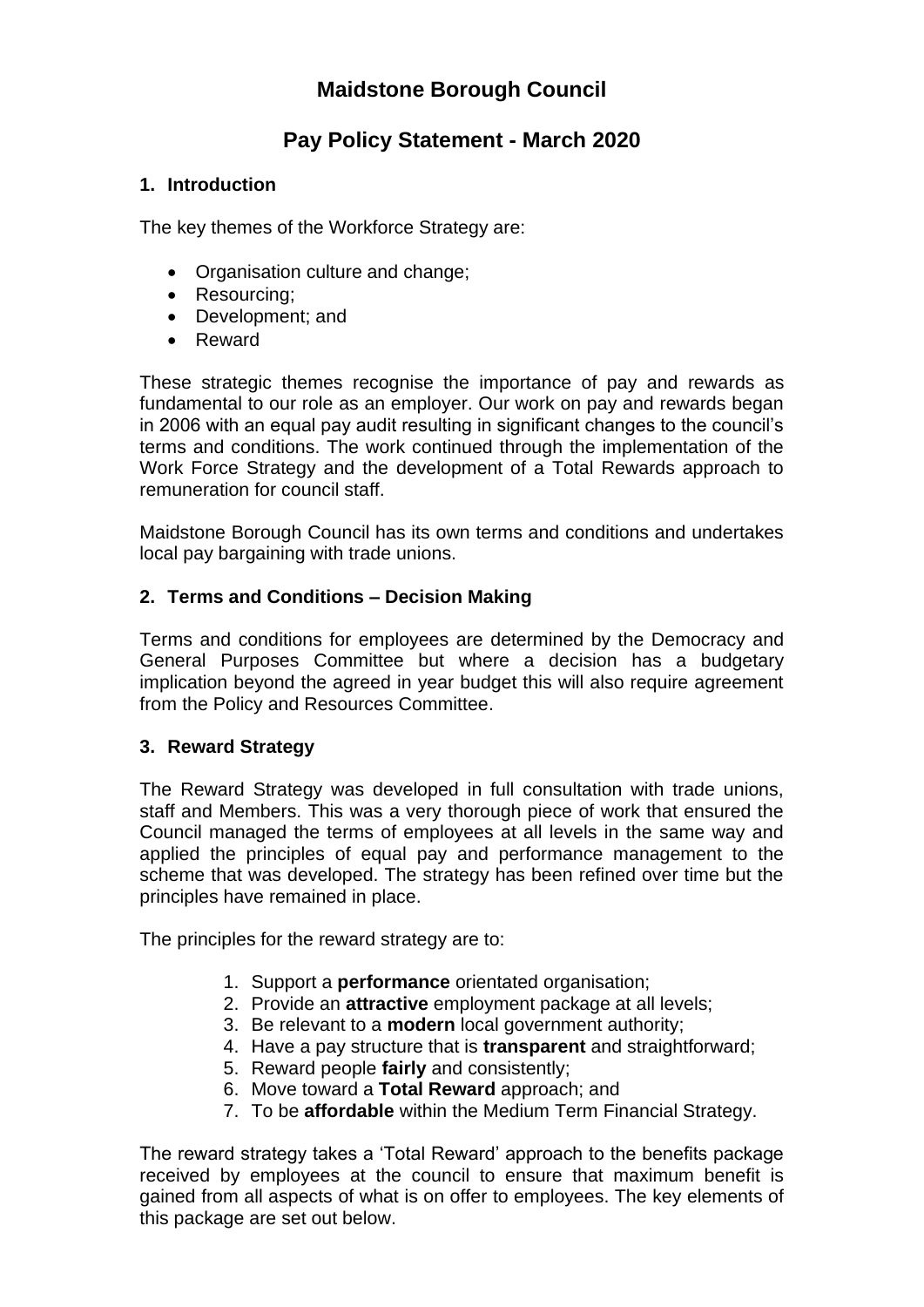## **3.1 Pay Scale and Pay Progression**

Our policy for grades within the organisation is to apply an objective assessment of the relative 'size and value' of all our roles using a formal job evaluation process. Posts are graded through the HAY Job Evaluation Scheme and this process measures the requirements of the role against the key criteria of Know How, Problem Solving and Accountability when all the duties are being performed and the employee is fully effective in the role. Job evaluators are drawn from different parts of the organisation and trained to use the HAY scheme; every panel has one trade union representative as part of the panel. The **Lowest Paid** employees are defined as those whose posts have HAY points of 43 to 66 which place them into grade 2 of the pay scale, the same process is applied to Chief Officers whose roles are evaluated at the highest level of points. It is the policy of the organisation to refer to the HAY salary data for Local Government and to reflect the median salary for the south east public and not for profit sector. In 2013 the council moved the lowest pay band in line with the National Living Wage giving a significant increase to the low paid. The council has continued to pay the National Living Wage since this point.

Each pay scale has up to seven increments which recognises that with development in a role over time an employee's skills are of more value to the organisation and therefore warrant a higher salary. There are fewer incremental points in the lower grades and more in the more complex roles. New appointments to post will normally be at the first point of the grade unless there is evidence of a skill shortage in line with the criteria set out in the Market Supplement Policy. The pay scale is at Appendix I(A).

Incremental progression is assessed against the agreed Competency Profile for the role and evidence of the necessary Performance Standards and agreed objectives being met. Assessment takes place on an annual basis but will be linked to the clear and continuous performance at the level required at each incremental step. Standard progression for fully effective performance is not beyond scale point four; in grades  $13 - 16$  there are an additional three high performance increments which may be awarded for performance which is over that usually required in the post. The rules for pay progression are set out in Appendix I(B).

Incremental progression is assessed by an employee's line manager in consultation with the Head of Service and Director who has to approve the recommendations within their Directorate; this is monitored by Corporate Leadership Team. The process and timetable for appraisals and incremental progression for the Chief Executive and Directors is set out at Appendix I(C).

### **3.2 Market Supplements**

Currently there are eighteen employees in receipt of Market Supplements within the council; this is an increase of one from the previous year; the policy is at Appendix I(D).

### **3.3 Pension**

The council offers access to the Local Government Pension Scheme (LGPS) which is a significant benefit to employees and is one of the aspects of the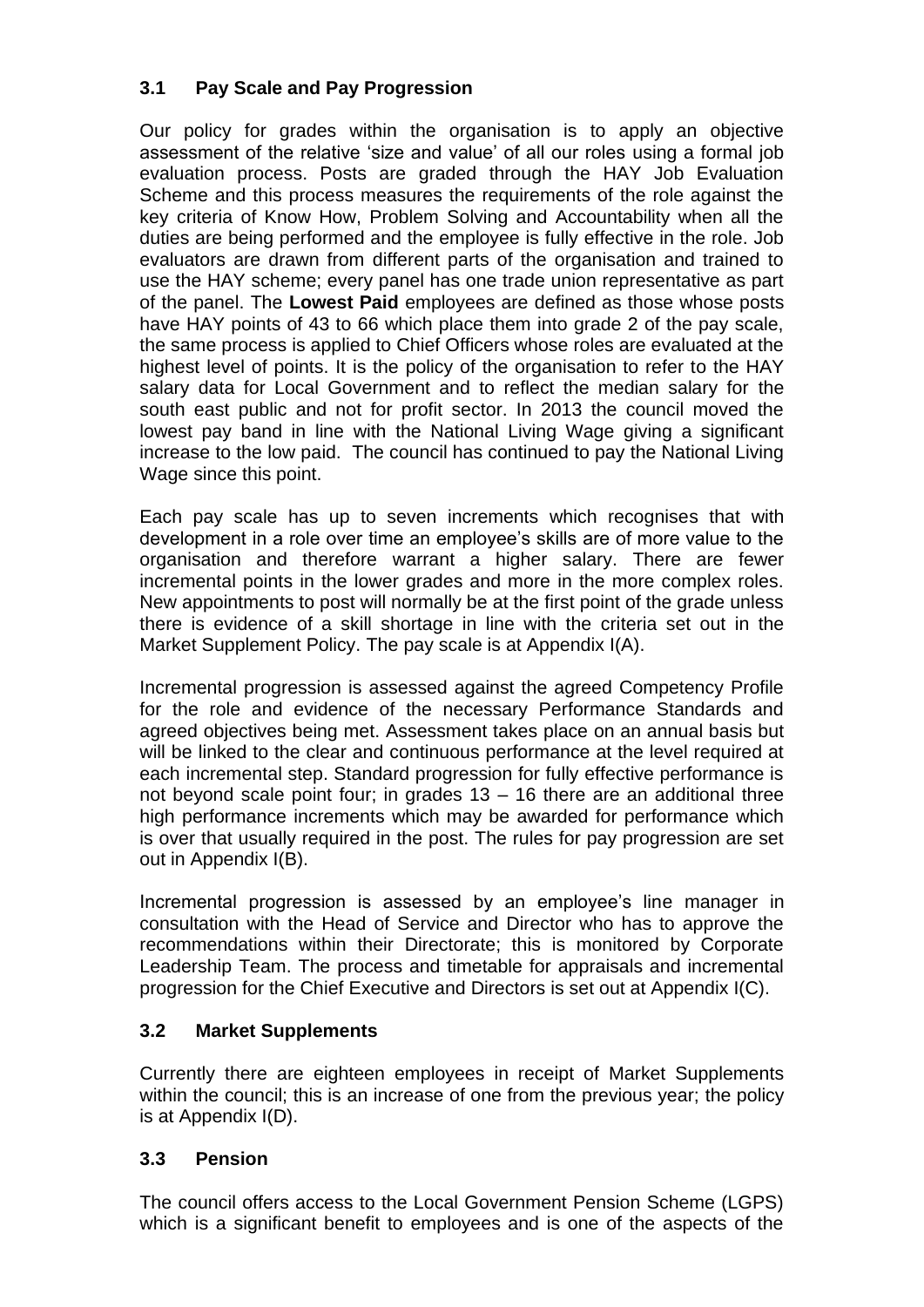Total Rewards package. The LGPS is a defined benefits scheme which requires contribution rates from employees of between 5.5% and 12.5% depending on earnings in accordance with the following table; in April 2014 there was an option to lower level contributions with the introduction of the 50/50 scheme.

| Pensionable pay     | <b>Main Section</b> | 50/50 Section |
|---------------------|---------------------|---------------|
| Up to £14,100       | 5.50%               | 2.75%         |
| £14,101 - £22,000   | 5.80%               | 2.90%         |
| £22,001 - £35,700   | 6.50%               | 3.25%         |
| £35,701 - £45,200   | 6.80%               | 3.40%         |
| £45,201 - £63,100   | 8.50%               | 4.25%         |
| £63,101 - £89,400   | 9.90%               | 4.95%         |
| £89,401 - £105,200  | 10.50%              | 5.25%         |
| £105,201 - £157,800 | 11.40%              | 5.70%         |
| More than £157,801  | 12.50%              | 6.25%         |

The employer contribution rate for 2020/21 will be 17.6% although this does vary from year to year, this is the future service rate excluding past service deficit.

The pension scheme is standard between all local government employers and in broad terms offers a pension benefit equivalent to  $1/49<sup>th</sup>$  of pensionable salary per year of service, where pensionable salary is calculated on a career average with benefits paid at state retirement age.

Although most of the rules associated with the scheme are set centrally there are a few areas where local employers must define their own policy; the discretionary policy is attached at Appendix I(E). In broad terms it is not the policy of the council to increase pension benefits to employees through any form of enhancement.

Kent County Council is the administering authority for the Maidstone Borough Council scheme.

### **3.4 Pay Protection and Redundancy Payments**

The council has a Redundancy Policy which sets out the approach that must be followed if posts are going to be affected because of organisational change. The procedure sets out the approval process and the consultation timetable, it also sets out the terms for redundancy and the pay protection policy, the pay protection policy is set out at Appendix I(F).

Any payments paid to an employee in relation to redundancy shall be in accordance with the statutory redundancy payments scheme and any other regulations applicable except that the Council will calculate a week's pay on actual earnings where this is in excess of the statutory maximum figure. *(Local Govt. (Early Termination of Employment)(Discretionary Compensation) (England and Wales) Regulations 2000).*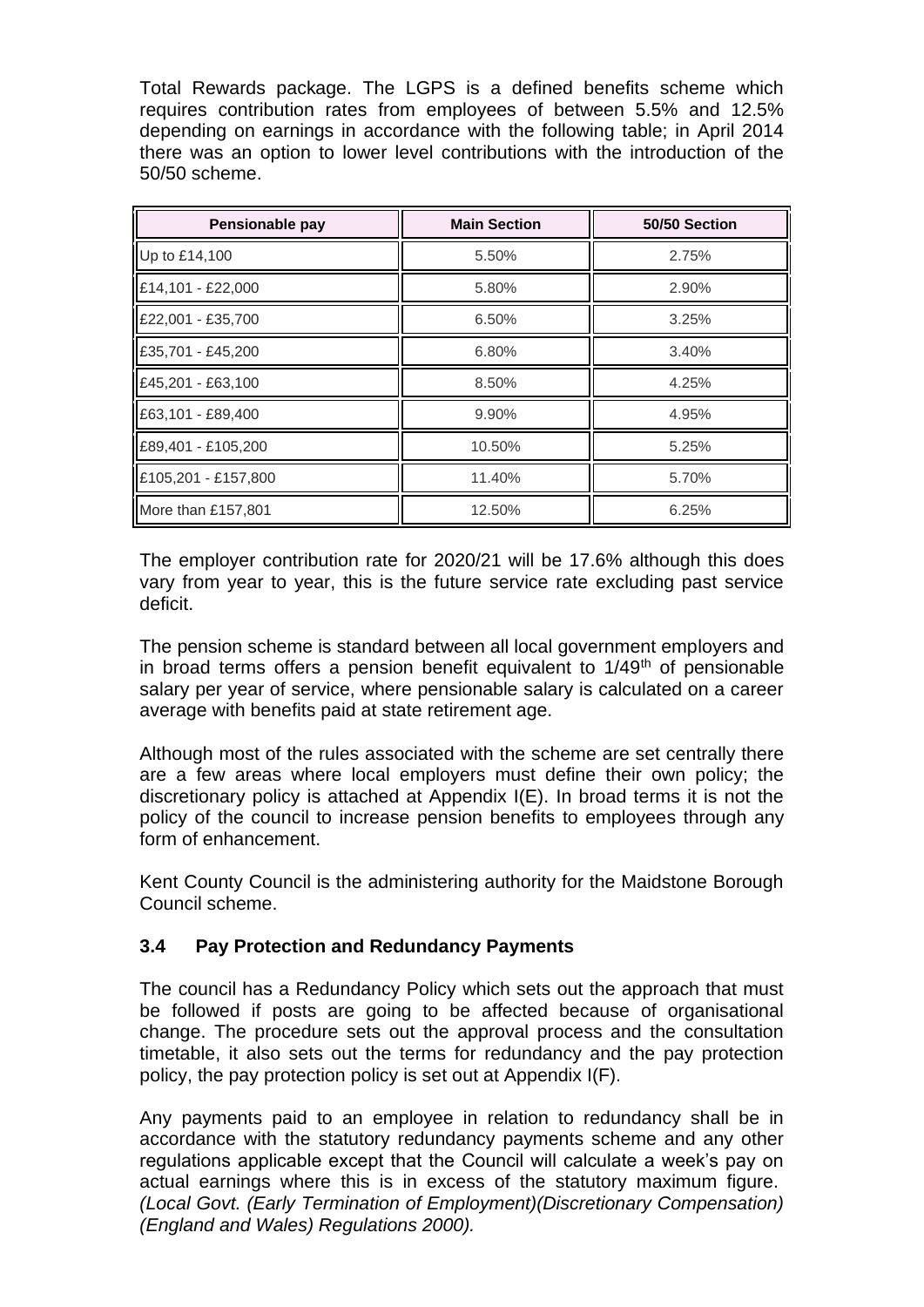The policy of the organisation regarding re-employment following redundancy is that if a redundant employee commences local government employment within one month of the redundancy then the redundancy payment must be returned. Any other re-employment will only be considered where all other council rules on recruitment or procurement have been followed.

The government has also proposed to introduce legislation that will cap exit payments at £95,000 on the total value of the payment for public sector workers and introduce a statutory requirement to recover exit payments made to workers whose minimum salary is £80,000 at the point of leaving employment and returning to work with another public sector employer within a 12 month period. Council policies will be amended to incorporate these requirements once these have been finalised by government.

#### **3.5 Other payments**

### **Honoraria**

The council has a policy to recognise situations where an employee takes on more responsibility on a temporary basis; this is often as a cost saving measure when there is a vacancy, maternity leave etc. In 2019/20 there were fourteen people in receipt of Honoraria during the year and by the end of March this had reduced to six staff.

#### **Cash and Non-cash Awards**

As part of the Total Rewards package the council has mechanisms for recognising exceptional contributions both from individuals and teams. In 2019/20 these were received by seventeen employees and there was a total of £5,720 paid in cash awards.

#### **Stand-By payments**

These are paid to a small number of employees (twenty nine in 2019/20) who are on an out of hours on-call rota for specialist duties such as collecting stray dogs or attending noise complaints. The level of remuneration is up to £147 for each week of being on-call.

#### **Car Allowances**

In 2010 the council removed the facility for lease cars but retained a lease car allowance; in 2012 it was agreed that there would be no further allocation of the Lease Car Allowance in the future and that the current allowance would be frozen. During the period since 2010 cars have been removed as the lease expired and the affected employees have moved onto the allowance and there are no remaining lease cars in the council. In 2010 there were in excess of ninety employees receiving either a lease car or cash alternative and this figure has reduced to seventeen by March 2020 a reduction of one from the previous year. Mileage rates for those receiving this allowance are currently up to 28 pence per mile.

A car allowance of up to £1239 is given to those employees that are required to have a vehicle for their role and by March 2020 there were 125 members of staff in receipt of this allowance. The majority of those staff in receipt of this payment are within the statutory services or shared services which require external visits e.g. planning, environmental health and housing. Mileage rates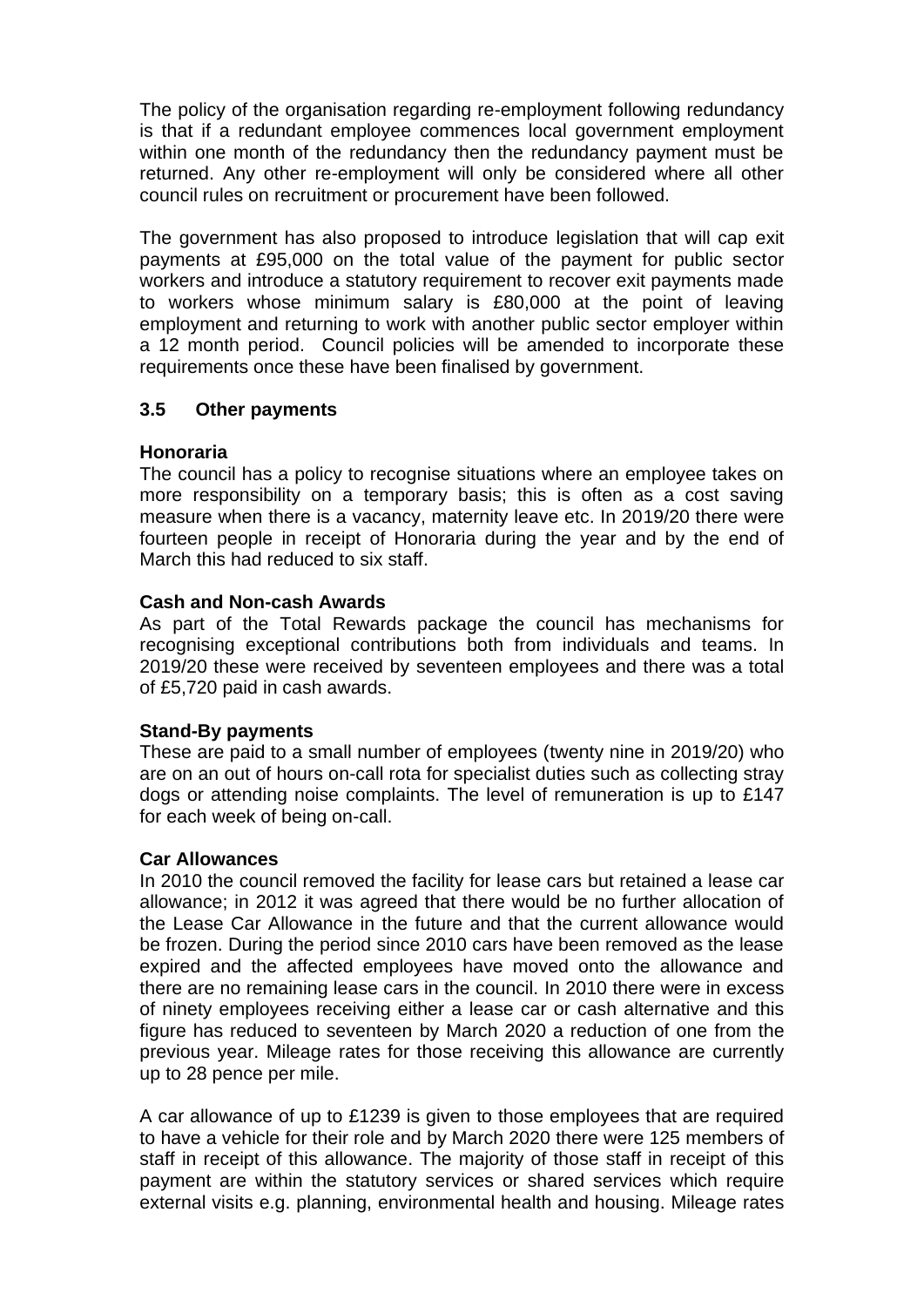for those receiving this allowance are at the HMRC level (in 2018/19 this was 45 pence per mile)

#### **Bonuses**

The council does not make use of bonuses as part of its own remuneration package. However there are currently two employees in receipt of regular bonuses as part of their TUPE (Transfer of Undertakings (Protection of Employment) Regulations 2006) transfer terms and conditions from a previous employer; this is fifteen fewer than in 2011/12. These employees are all employed in the grounds maintenance teams and the productivity bonus tops up a lower basic wage. The TUPE regulations give protection to employees when their employment transfers which may only be changed through consultation.

### **3.6 Special fees and arrangements**

Special fees may be paid for certain additional duties. In general these are connected to election duties and the funding for the allowance will not come from the council's own budget. An additional fee is paid for the role of Returning Officer for the District elections, this statutory role may be allocated to the Chief Executive or other officer within the council. Additional fees may be paid when an employee undertakes the role of Returning Officer, Counting Officer or other similar role, on behalf of another authority or organisation.

The council has adopted the Kent schedule of fees which is attached at Appendix I(G).

### **3.7 Other employee benefits**

The council provides access to an Employee Assistance Programme which gives both telephone and face-to-face counselling on a range of issues. The council has access to an Occupational Health Service which helps to ensure that employees are properly supported to avoid taking sick leave and to return to work as soon as possible.

The council supports employees in their role with a development plan and training opportunities to ensure they are fully qualified to give excellent service.

On an annual basis the council has an Awards Ceremony which recognises the best achievements during the preceding year. The council also recognises long service and during 2014 this scheme was changed to recognise service over a longer period with shopping vouchers – the first level of recognition is at ten years and every five years thereafter up to forty years.

Salary sacrifice schemes – the council offers a salary sacrifice scheme to employees for the purchase of bicycles. In December 2018, the Council introduced another salary sacrifice scheme for the purchase of cars. There is no cost to the Council of these schemes.

Buying annual leave – subject to agreement with their manager, employees are allowed to sacrifice some of their salary to buy more annual leave. In 2019/20 there were twenty seven members of staff that used this benefit, one less than the previous year.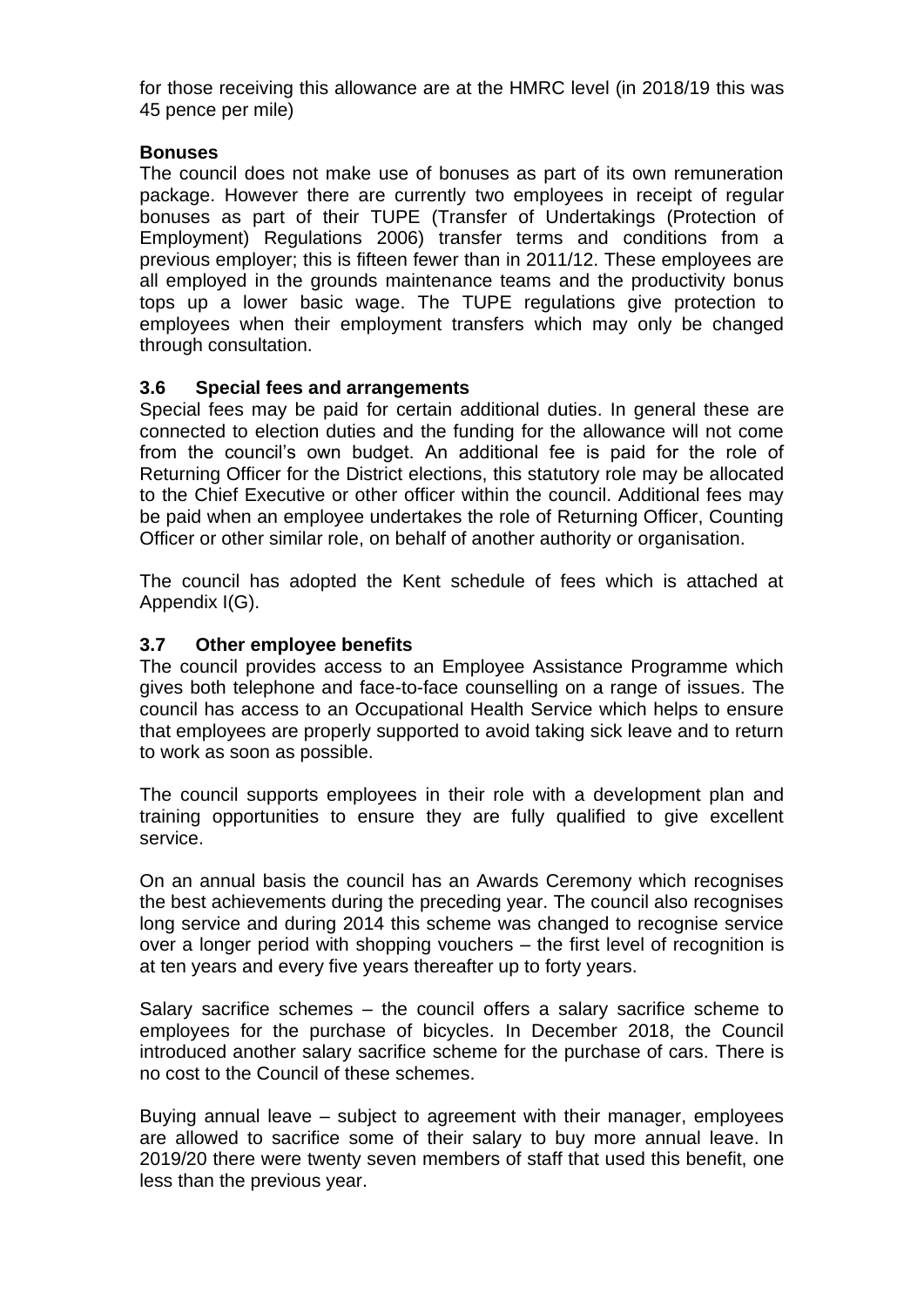### **4. Monitoring**

Salary budgets are monitored through the normal budget management processes by line managers. Members and senior officers regularly consider the Medium Term Financial Strategy and in particular to consider ways to reduce costs to the council.

As required by the Equality Act 2010 the council undertakes an equal pay audit of salaries annually which is published on the council's web site. This helps to identify whether there are significant differences in any employees that have the protected characteristics.

From April 2017 under the Equality Act 2010 employers with more than 250 employees have been required to publish statutory gender pay gap calculations on an annual basis. The data must be a snapshot of salary data on 31 March 2019 and must be published on our own website and a government website by 30 March 2020.

The Code of Recommended Practice for Local Authorities on Data Transparency 2011 required that salary data was published on the highest earning staff within the council; this was actioned by March 2011 as required by the code. There has now been further qualification of the salary threshold for publication which has been set at £50,000 and above. This information is at Appendix 1(H).

The Code of Recommended Practice for Local Authorities on Data Transparency September 2011 (updated 2015) also requires that there is a process established to monitor the rate of growth of senior earnings compared to all other employees in the organisation. The formula required is to calculate the pay multiple of the Chief Executive compared to the median earnings of all other employees and where there is any significant change year on year this should be explained. It is the council's policy to use this pay multiple to monitor the relationship between remuneration of chief officers and other employees.

The recommendation in the 'Hutton Review of Fair Pay' 2011 has been followed:

'the pay multiple should be calculated on the basis of all taxable earnings for the given year, including base salary, variable pay, bonuses, allowances and the cash value of any benefits in kind'

The calculation for earnings changed in 2016 from previous years following the guidance from the Local Government Association (LGA). In previous years the calculations have included earnings subject to national insurance contributions but this has been amended to include just the taxable earnings; the main difference between these two is the pension contribution made by the employee.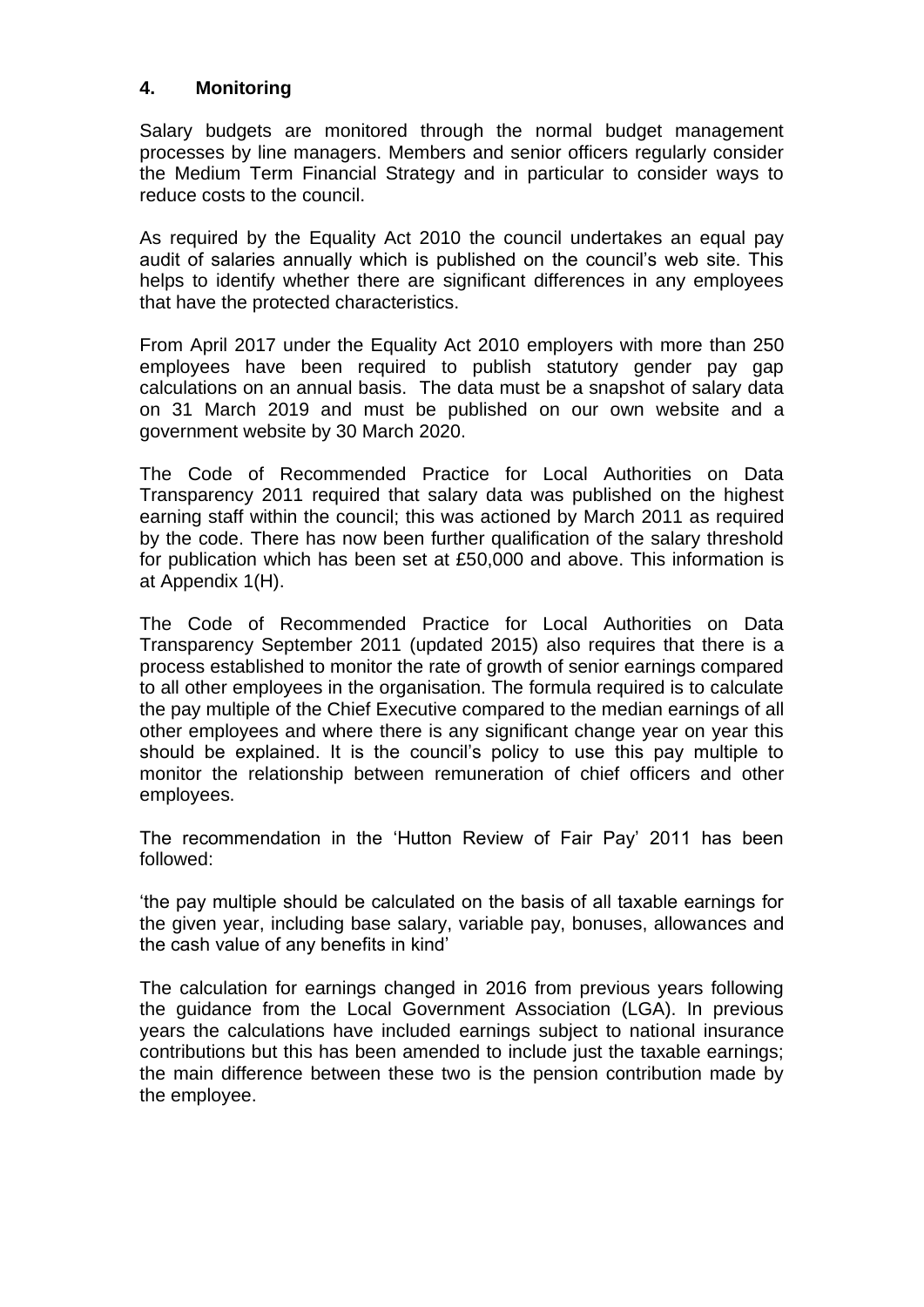### **Taxable Pay**

|                                | <b>Chief Executive</b><br>earnings | <b>Median</b> | <b>Pay Multiple</b> |
|--------------------------------|------------------------------------|---------------|---------------------|
| 2017/18                        | 124,063                            | 20,521        | 6.05                |
| 2018/19                        | 121,832                            | 21,367        | 5.70                |
| 2019/20                        | 133,425                            | 22,471        | 5.94                |
| % change from<br>previous year | 9.51%                              | 5.17%         | 4.21%               |

The main difference in the Chief Executives pay during 2019/20 was the payment of £12,348 for her role as Returning Officer at the Local, European and General elections.

It is important to emphasise that the pay policy of the council is to pay at the market median and this is only reached at the top of the incremental pay points for each grade. This ensures that people are paid at a lower level than the council policy until they have fully matured into the role and, although these are contractual payments, they are withheld if performance is not satisfactory at the expected level.

### **5. Trade Union Facility time**

The Council recognises three trade unions, UNISON; UNITE and the GMB. However there are only representatives for UNISON and UNITE.

The Trade Union (Facility Time Publication Requirements) Regulations 2017 came into force on 1st April 2017 which requires public sector employers to publish specified information relating to facility time provided by trade union officials. Under the regulations, the relevant information will need to be published on an annual basis for the period 1<sup>st</sup> April to 31<sup>st</sup> March.

The council has a history of co-operative employee relations and with a range of fair employment policies there is a low level of trade union activity. None of the trade union representatives spend more than 50% of their working time on trade union duties; the council allows reasonable time for trade union duties (attending management meetings, pay negotiation, etc.) but no time is given for trade union activities (canvassing for additional membership etc.).

|               | Headcount | <b>Full Time Equivalent</b> |
|---------------|-----------|-----------------------------|
|               |           |                             |
| <b>UNISON</b> |           |                             |
| UNITE         |           |                             |
| <b>GMB</b>    |           |                             |

The total number of employees who are trade union representatives is: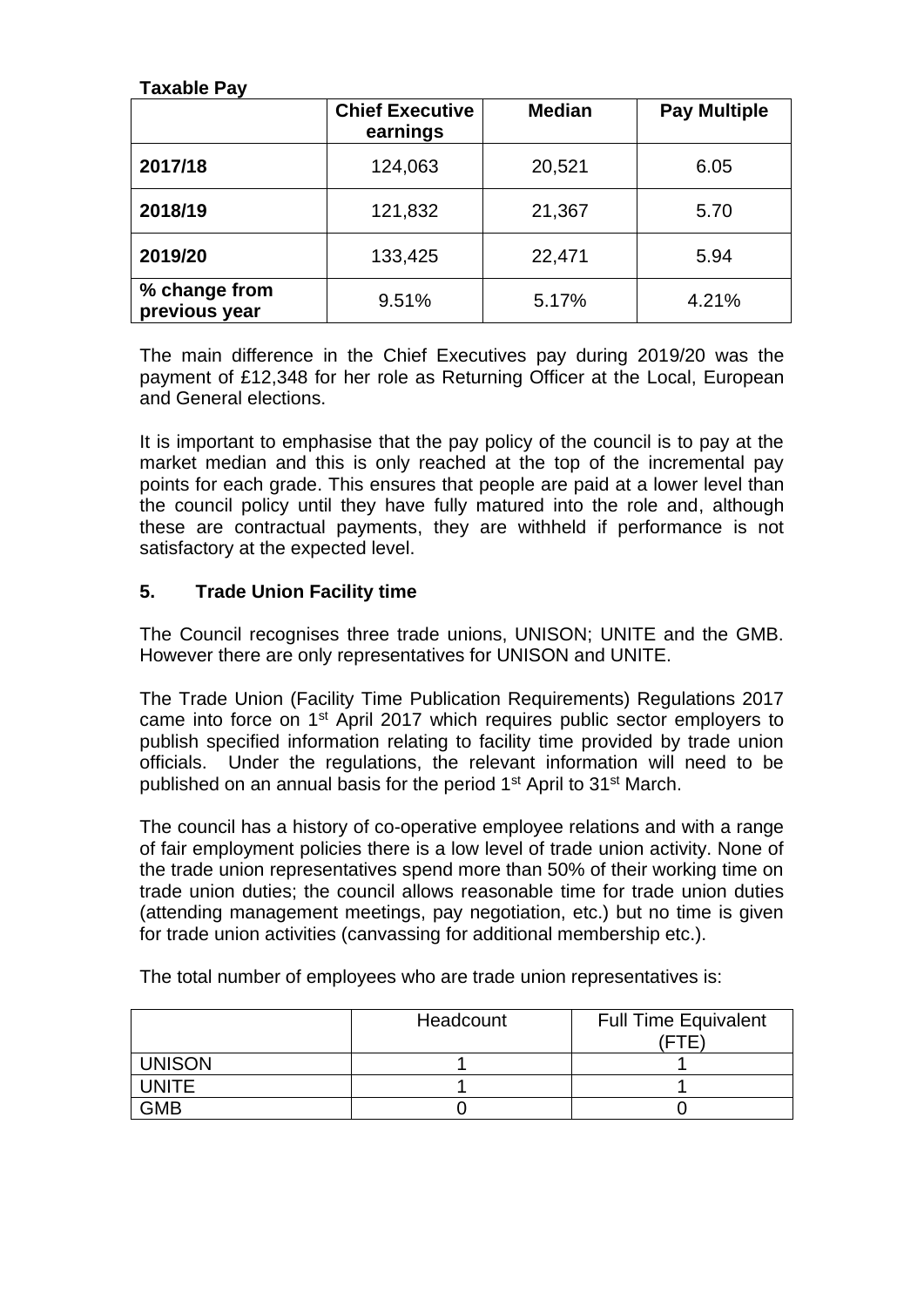Percentage of time spent by union officials on facility time is:

| Percentage of time | Number of employees |
|--------------------|---------------------|
| 2%                 |                     |
| $1 - 50%$          |                     |
| 51%-99%            |                     |
| 100%               |                     |

Note: only 6% of facility time is spent by union officials

Percentage of pay bill spent on facility time:

| Total cost of facility time | £4,793      |
|-----------------------------|-------------|
| Total pay bill              | £19,302,093 |
| Percentage of pay bill      | $0.02\%$    |

There has been no time spent on paid trade union activities.

### **6. Contact for further information**

If you require any further information regarding the salary policy of the council you should contact Bal Sandher, Head of HR Shared Services on 01622 602165 or by email on [baljinder.sandher@midkent.gov.uk](mailto:baljinder.sandher@midkent.gov.uk)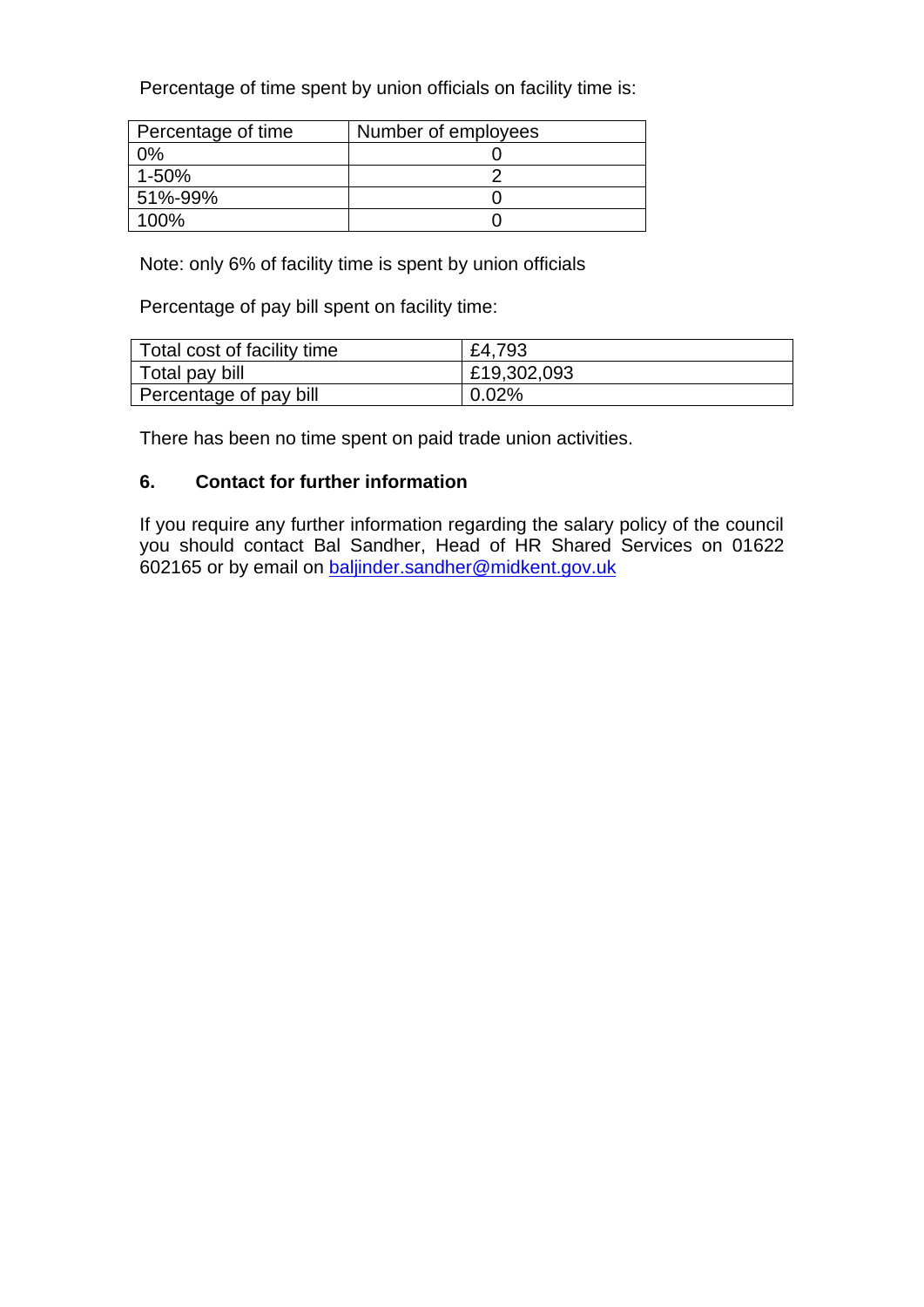# Appendix I(A)

# **Pay Scale 2019 – 2020**

| Grade          | Spine point                          | Spine point | Spine point | Spine point | Spine point<br>5 | Spine point<br>6 | Spine point |  |
|----------------|--------------------------------------|-------------|-------------|-------------|------------------|------------------|-------------|--|
| 1              | <b>GRADE ONE IS NO LONGER IN USE</b> |             |             |             |                  |                  |             |  |
| $\overline{2}$ | 16,782                               | 16,895      |             |             |                  |                  |             |  |
| 3              | 17,001                               | 17,320      |             |             |                  |                  |             |  |
| 4              | 17,661                               | 18,103      | 18,555      |             |                  |                  |             |  |
| 5              | 19,230                               | 19,711      | 20,203      | 20,708      |                  |                  |             |  |
| 6              | 20,923                               | 21,404      | 21,897      | 22,400      |                  |                  |             |  |
| 7              | 23,044                               | 23,575      | 24,117      | 24,671      |                  |                  |             |  |
| 8              | 25,952                               | 26,665      | 27,399      | 28,152      |                  |                  |             |  |
| 9              | 29,002                               | 29,800      | 30,619      | 31,461      |                  |                  |             |  |
| 10             | 32,575                               | 33,552      | 34,559      | 35,596      |                  |                  |             |  |
| 11             | 36,253                               | 37,250      | 38,274      | 39,326      |                  |                  |             |  |
| 12             | 42,165                               | 43,430      | 44,733      | 46,075      |                  |                  |             |  |
| 13             | 46,761                               | 48,164      | 49,608      | 51,135      | 53,445           | 55,754           | 58,062      |  |
| 14             | 62,195                               | 65,004      | 67,815      | 70,625      | 73,962           | 77,397           | 79,686      |  |
| 15             | 82,447                               | 86,051      | 89,658      | 93,263      | 96,868           | 100,474          | 104,481     |  |
| 16             | 109,407                              | 112,516     | 115,627     | 118,738     | 121,849          | 124,958          | 129,947     |  |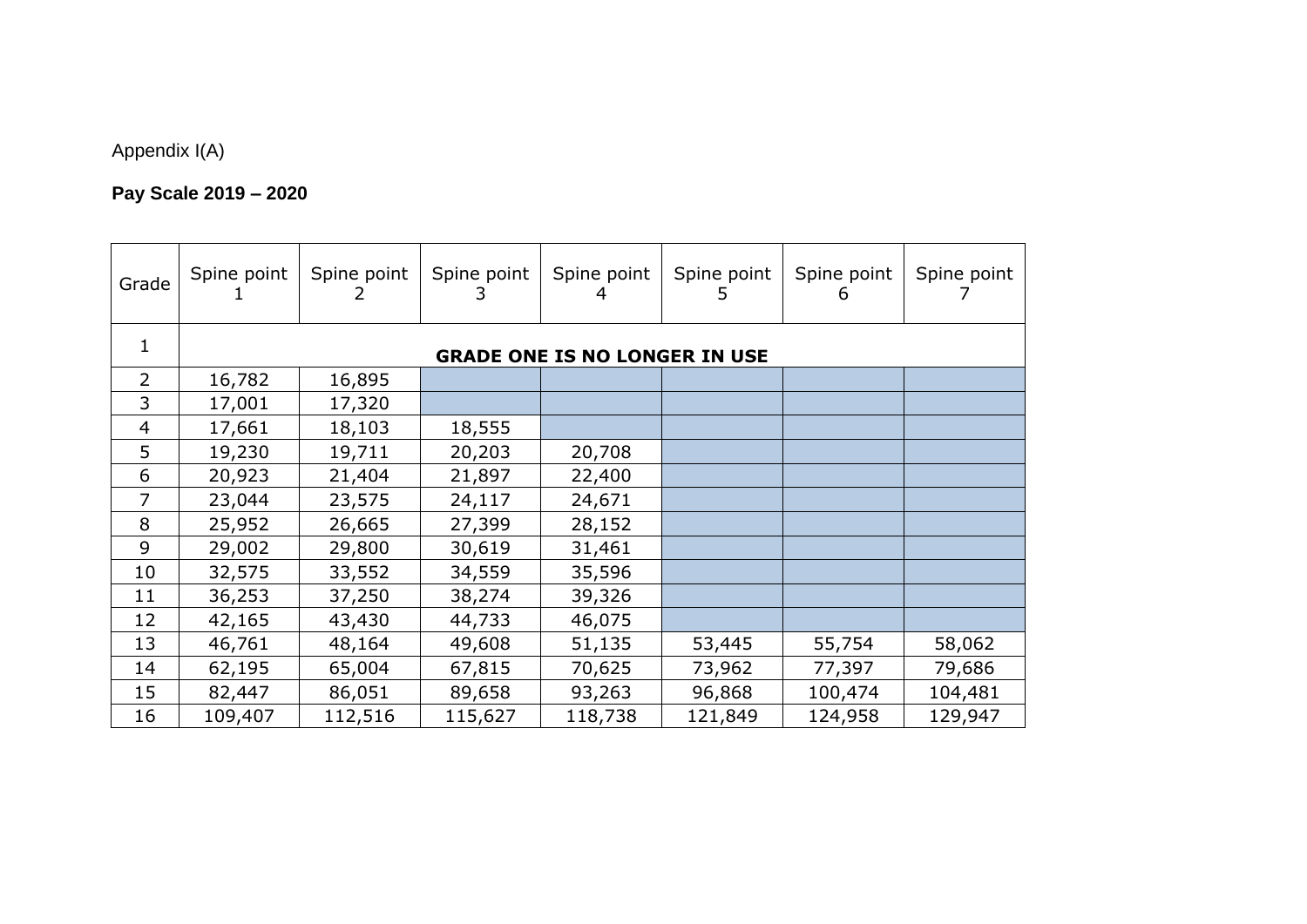#### Appendix I(B) **Pay Progression**

#### 1. Annual Inflation Award

Annual pay consultation will consider the cost of living, the position of MBC pay in comparison to the market but affordability will be the foremost consideration. Consultation will commence annually in September with the aim to reach agreement within the budget cycle so that payment can be made in April salaries.

The Chief Executive and Head of HR are responsible for undertaking pay negotiation with trade unions but the Policy and Resources Committee takes ultimate responsibility for agreeing the budget.

#### 2. Pay progression within grade

The pay scale has up to four standard increments which recognise that with development in a role over time an employee is of more value to the organisation and therefore warrants a higher salary. There are fewer incremental points in the lower grades and more in the more complex roles. New appointments to post will normally be at the first point of the grade unless there is evidence of a skill shortage in line with the criteria set out in the Market Supplement Policy.

Progress through the grade will be assessed annually. This will not be an automatic progression but will require an assessment against the agreed Competency Profile and Performance Standards for the position. Where the employee has progressed towards the full competency profile they will be awarded an increment. Assessment for incremental progression will take place by October each year. This will therefore not be linked to the annual appraisal but will take place mid-year. Increased increments will be paid with effect from 1st October.

Employees must have six months service in their role by the 1<sup>st</sup> October to be eligible for assessment, if they are more recently appointed they will receive a review after six months in the position, thereafter they will be reviewed annually for the October increment.

Individuals will need to consistently demonstrate the behaviours required by the Competency Profile and Performance Standards for their role in order to maintain their incremental position. One off performance will not be sufficient to merit or maintain an increment.

Where individuals do not sustain the level of performance or where they have been assimilated to the top of the grade but are assessed as not having the full range of competencies they will be given time to improve but their pay will be frozen until they drop to the pay level that matches their performance, this includes any rise in annual pay as a result of pay inflation. This is outside the normal Pay Protection policy as it does not represent an organisational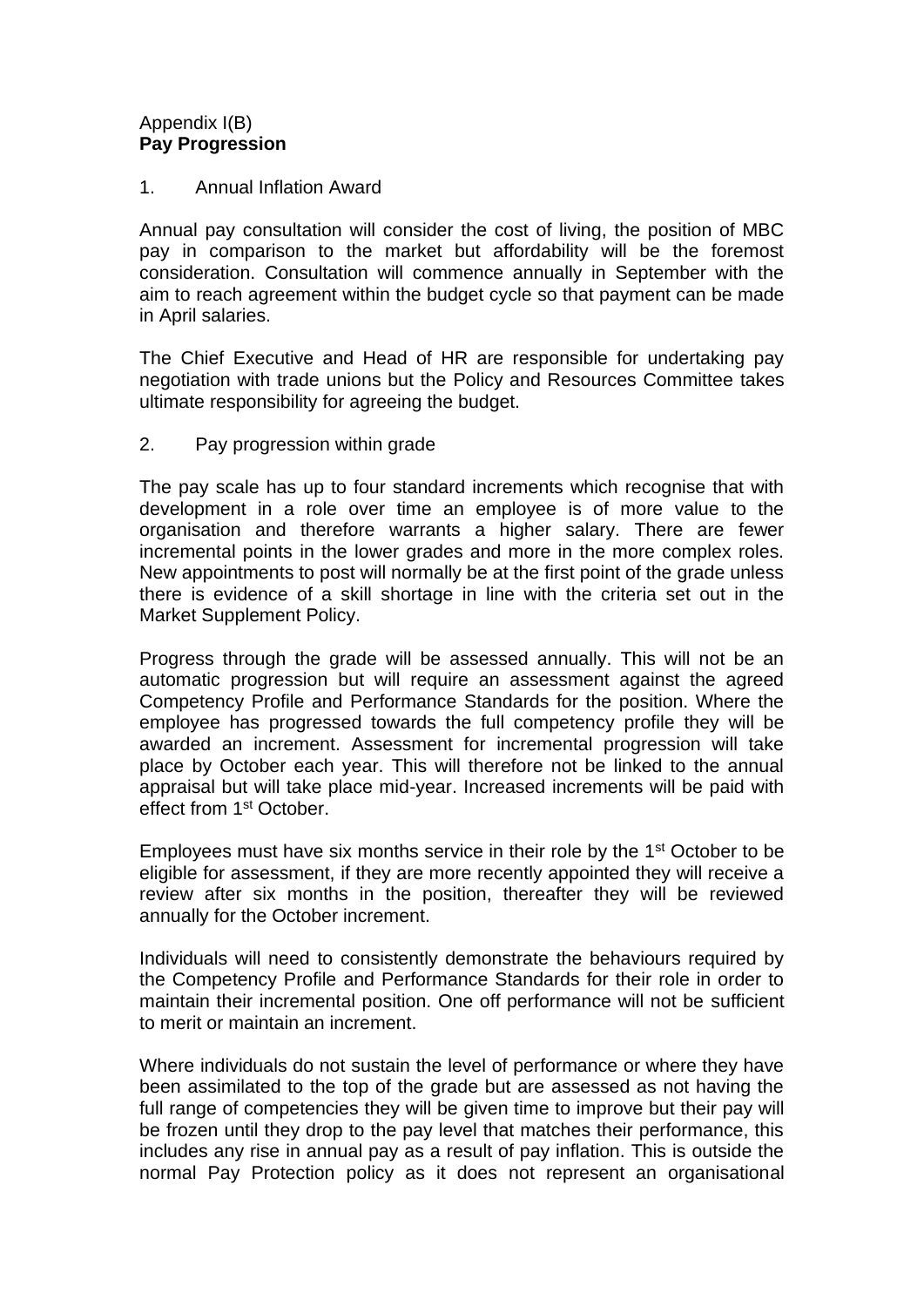change. Where the individual is assessed as not meeting the requirements of the grade their performance will be treated as a capability issue.

### 3. High Performance Increments (HPI) – Grades 13-16

In addition to the standard incremental progression which is linked to fully meeting performance objectives there are an additional three incremental points in grades 13 to 16. These incremental points will be linked to sustained high performance and should not be awarded for one off projects for which either an ex-gratia payment or cash award may be more appropriate. These HPI's recognise the impact of senior managers on the high performance of the organisation and they should only be used where it is possible to demonstrate that the individual has added significant value over and above what might be seen by other fully effective performers in the same role.

High Performance Increments will be considered in line with the mid year review for effect in October. The HPI may be awarded on either a consolidated or non-consolidated basis. Recommendation for an HPI must be made by a Director to the Corporate Leadership Team for grades 13 and 14, by the Chief Executive to the Member and Employment and Development Panel (MEDP) appraisal sub-committee for Directors (grade 15) and by the Leader to the MEDP appraisal sub-committee for the Chief Executive.

Consideration of some or all of the following factors is appropriate when an award of an HPI is recommended:

- Flexibility to manage new services following structure changes
- Innovative ways of working to improve performance and reduce costs
- Management of services outside the council e.g. shared services
- Continued performance at a level above the current grade but where there are no suitable opportunities for promotion
- Increased income to the council from selling services

It is important to emphasise that the HPI will not be the norm for pay progression and movement onto these increments will be carefully monitored to ensure that there are no equal pay implications.

#### 4. Career Grades and Incremental Progression

A Career Grade offers the opportunity of a long path of progression to a particular professional position. As such the nature of the role and the requisite competencies are likely to vary considerably between the entry point and final destination. This means that through Job Evaluation the Career Grade is likely to span several grades and have many steps. To enable this clear stepped progression there may be some need to have interim points between the normal incremental points e.g. in recognition of the achievement of some particular milestone. These half incremental steps will be allowed providing that there is prior agreement with the Head of HR and that they are applied equally to all those who meet the criteria and are set out as part of the agreed career grade structure. Progress through the career grade will need to be evidence based and the Head of HR will need to agree to the progression if it is between grades.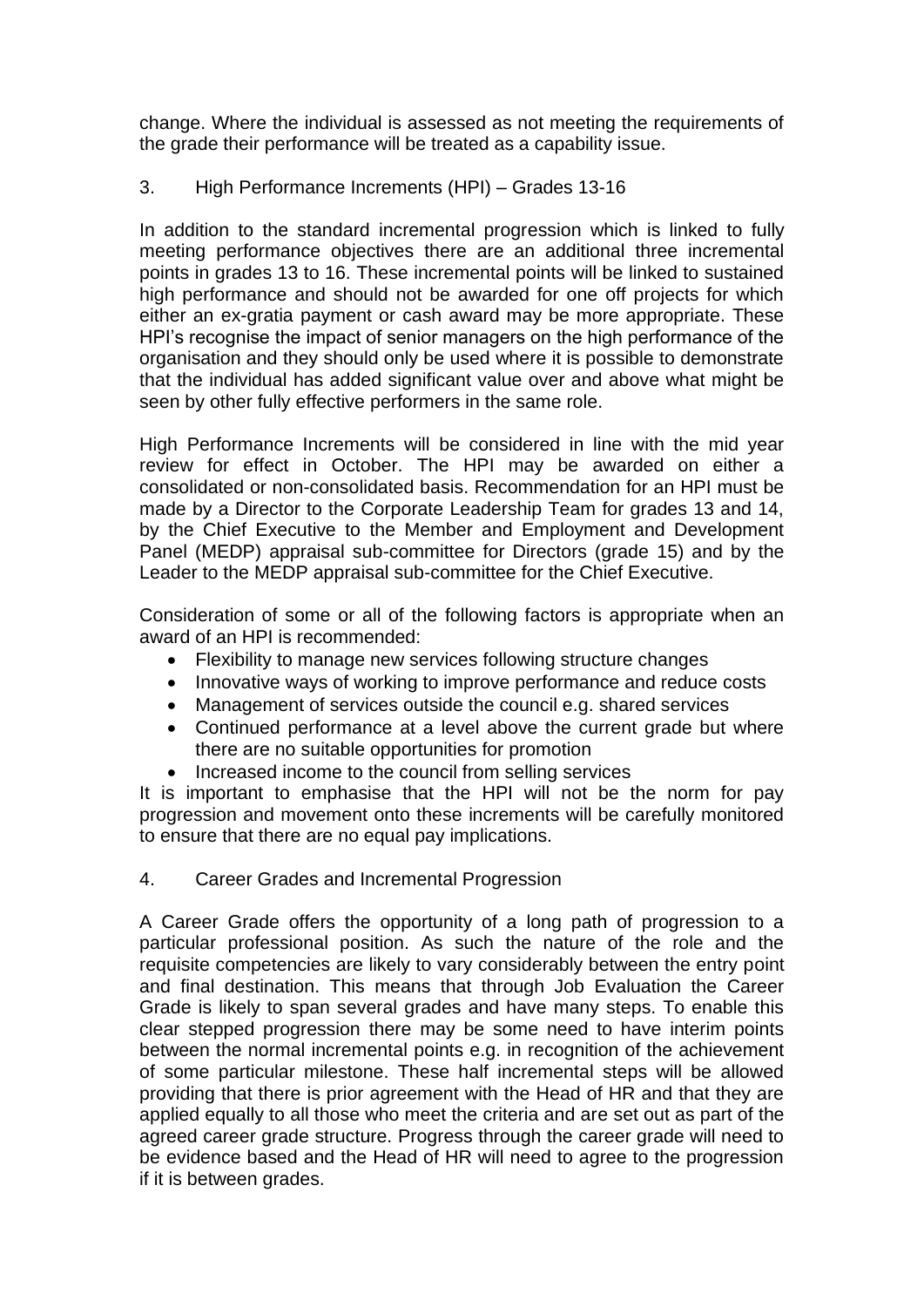### Appendix I(C)

### **Chief Executive and Director Appraisal Process**

The appraisal panel for the Chief Executive will comprise of a sub-committee of the Employment Committee.

This committee will also take a 'grandparent' role to review and comment on the full annual appraisal and objectives for the Directors as set by the Chief Executive.

An indicative timetable and process for the Chief Executive is set out below:

| <b>Process</b>                                                                               | <b>Dates</b>        | <b>Papers Required</b>                                                                                                                                                                                                          |
|----------------------------------------------------------------------------------------------|---------------------|---------------------------------------------------------------------------------------------------------------------------------------------------------------------------------------------------------------------------------|
| Chief Executive Appraisal and<br>Director review                                             | March               |                                                                                                                                                                                                                                 |
| Mid-Year Review - CEO with sub-<br>committee                                                 | By mid<br>September | Appraisal documents with agreed objectives and development plan – to<br>be reviewed and up-dated                                                                                                                                |
| Mid-Year Review - Directors with<br><b>CEO</b>                                               | September           | Appraisal documents with agreed objectives and development plan – to<br>be reviewed and up-dated                                                                                                                                |
| <b>Chief Executive preparation</b><br>Documents complete for circulation to<br>sub-committee | January             | Previous years appraisal & Mid Year Review<br>Knowledge, Skills and Performance Standards<br><b>Strategic Direction Competency Framework</b><br><b>Appraisal Preparation document</b><br>Briefing note on appraisal preparation |
| Chief Executives appraisal with sub<br>committee                                             | February            | Appraisal produced from the meeting                                                                                                                                                                                             |
| Directors appraisals with CEO                                                                | February            | Directors appraisals then CEO to write up and agreed by Directors                                                                                                                                                               |
| Sub-committee review of Directors<br>appraisals                                              | March               | Previous years appraisal & Mid Year Review<br>Knowledge, Skills and Performance Standards<br><b>Strategic Direction Competency Framework</b><br>Appraisal completed by Chief Executive & Director                               |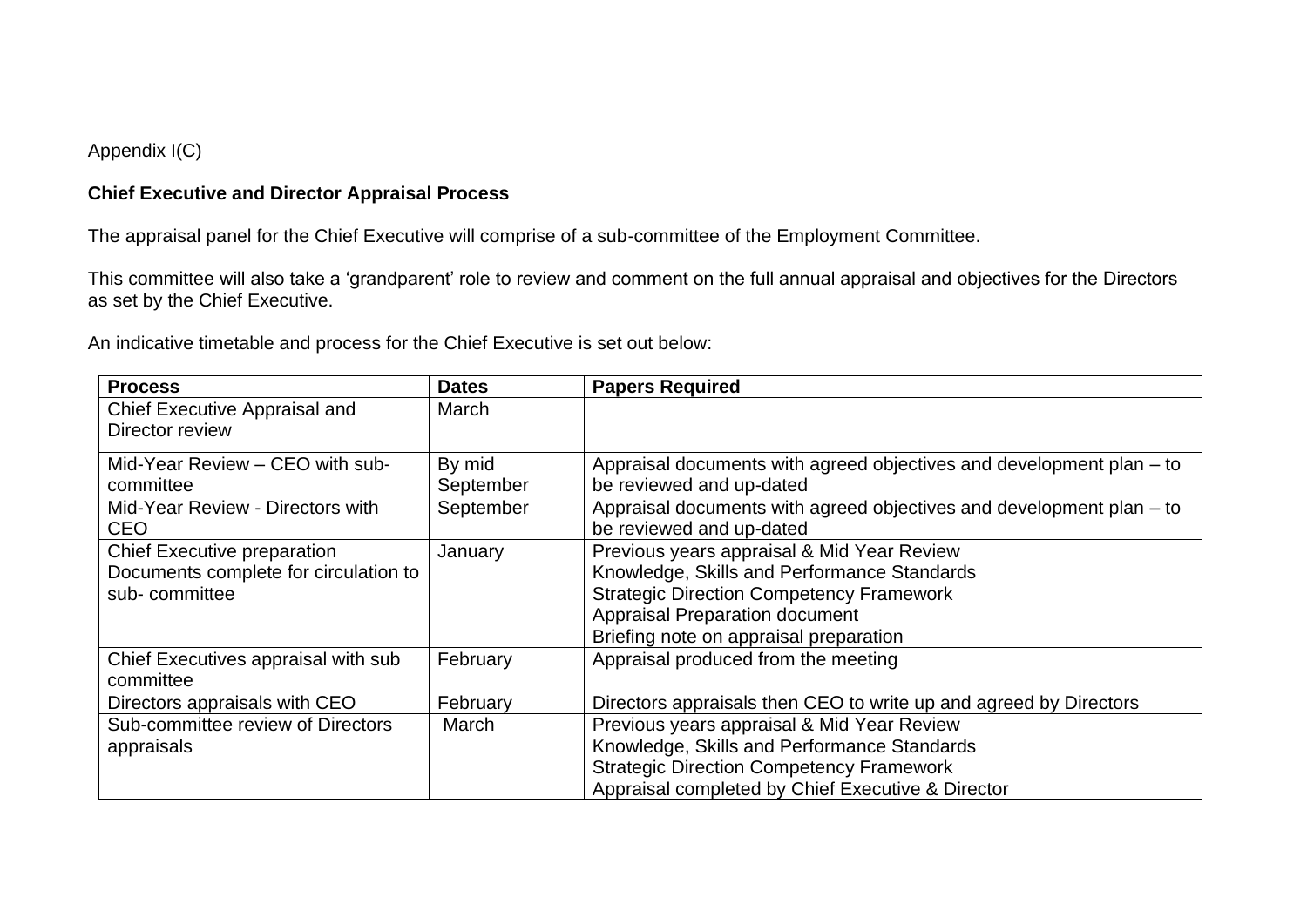Appendix I(D)

### **MARKET SUPPLEMENTS FOR PAY**

#### **Introduction**

The Council will utilise a Market Supplement to ensure that competitive salaries will attract and retain key workers in skill shortage areas without distorting the pay structures for all other employees. A Market Supplement for recruitment or retention purposes will only be used where there are clear business reasons that cannot be better addressed through the total benefits package, the work environment or department skill mix. It is recognised that pay is only one factor contributing to our attractiveness as an employer and other aspects of employment, particularly those relating to development, should be applied rather than using just a Market Supplement.

All jobs are graded using the HAY Job Evaluation system and the defined pay policy of the Council is to pay at Market Median where the market used is the HAY Local Government salary data. This is also checked against local Kent salary surveys to ensure that it is robust for the geographical region. This approach ensures that the employees of Maidstone Borough Council are paid at a fair level in comparison to other workers in similar employment groups.

However there is recognition that in certain professions there are either national or regional skill shortages and Maidstone needs to be responsive to the competition for these skills. In the longer term our aim will be to train employees to move into these specialist areas and to ensure that the specialists' skills are used properly within the organisation. In the short-term Market Supplements may be used.

#### **Identification of the Skill Shortage**

#### Recruitment Campaigns

Where there is no anticipated shortage there will need to be a minimum of two appropriate external recruitment campaigns within a 12 month period to establish that it is not possible to fill a position before it is agreed there is a requirement for a market supplement.

#### Salary Survey

The salary survey is conducted on an annual basis and gives details of the comparative salaries for defined positions in the south east. This clearly identifies the median salaries and is particularly relevant for local government roles. This will enable the identification of positions which may be vulnerable and where there is more than a 10% salary difference from the median there should be consideration of the need for a market supplement. The existence of this difference alone is unlikely to be sufficient justification and further analysis will be required to identify whether this has had an adverse impact on the Council's ability to recruit and retain.

#### National Information

Within local government there are certain identified skill shortage areas. These are identified through data collection from the Employers Organisation. In 2016 these skills were listed as: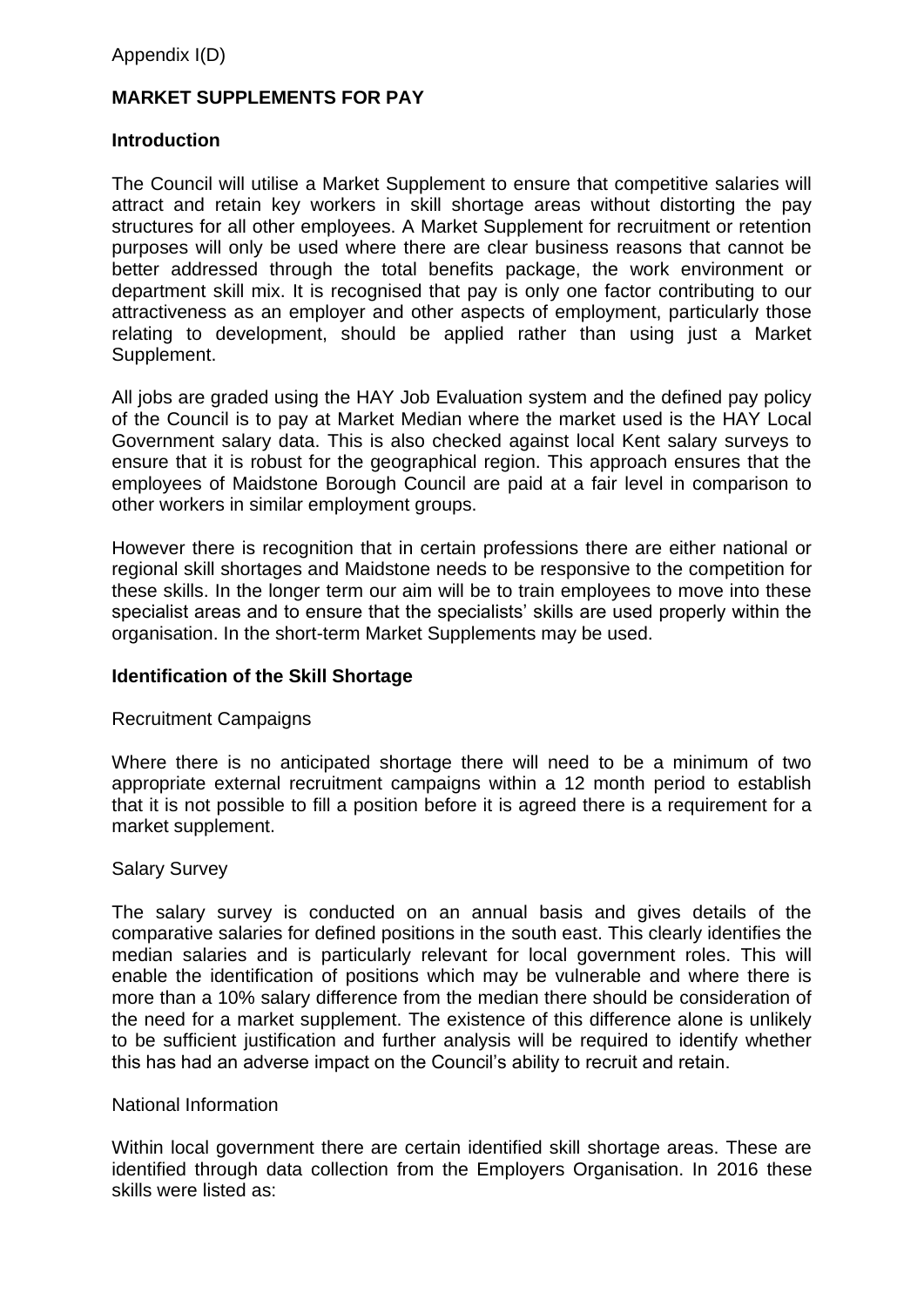- 1. Children's social workers
- 2. Planning officers \*
- 3. Building control officers \*
- 4. Environmental health officers \*
- 5. Educational psychologists
- 6. School crossing patrol
- 7. Adult social workers
- 8. Trading standards officers
- 9. Solicitors and lawyers
- 10. Mental Health Social Workers
- category of worker employed by MBC

This national picture is the first indicator of a shortage. Where there is an identified shortage nationally the manager will still be required to demonstrate that this applies to the local area. This proof can be gained through the outcome of a relevant recruitment campaign during the previous 12 month period or through information from agencies about the availability of particular skill sets.

### **Market Supplement for Recruitment Purposes**

The level of supplement will be agreed between the Director and the Head of HR in consultation with the Head of Finance. It will be paid as part of monthly salary and will be pensionable. The supplement will not be subject to the cost of living award and will not be taken into account for any salary related enhancements eg overtime which will be paid at the normal salary rate.

The Market Supplement will be given for a minimum two year period initially. This will be annually reviewed to confirm that the supplement is still necessary and at the appropriate level. Where a reduction in level is the outcome of the review this will not take effect until the minimum two years has expired. Reductions will follow the process set out in section 5.

The payment of a Market Supplement must be within the Director's agreed budget. Approval must be given by the relevant Director and the Head of Human Resources who will ensure that all alternative options have been explored.

#### Market Supplement for Retention Purposes

Whilst the Market Supplement is principally to enable the Council to be able to compete in a highly competitive market to attract new employees, there may be exceptional cases where a supplement should be considered for existing employees. This may occur in situations where a new recruit is offered a supplement which would then cause equally mobile colleagues to leave and seek a similar salary elsewhere. There may also be occasions where an employee with a specialist skill needs to be retained to ensure business continuity.

The level of supplement will be agreed between the Director and the Head of HR in consultation with the Head of Finance. It will be paid as part of monthly salary and will be pensionable. The supplement will not be subject to the cost of living award and will not be taken into account for any salary related enhancements eg overtime which will be paid at the normal salary rate. The Market Supplement will be given for a minimum two year period initially. This will be annually reviewed to confirm that the supplement is still necessary and at the appropriate level. Where a reduction in level is the outcome of the review this will not take effect until the minimum two years has expired. Reductions will follow the process set out in section 5.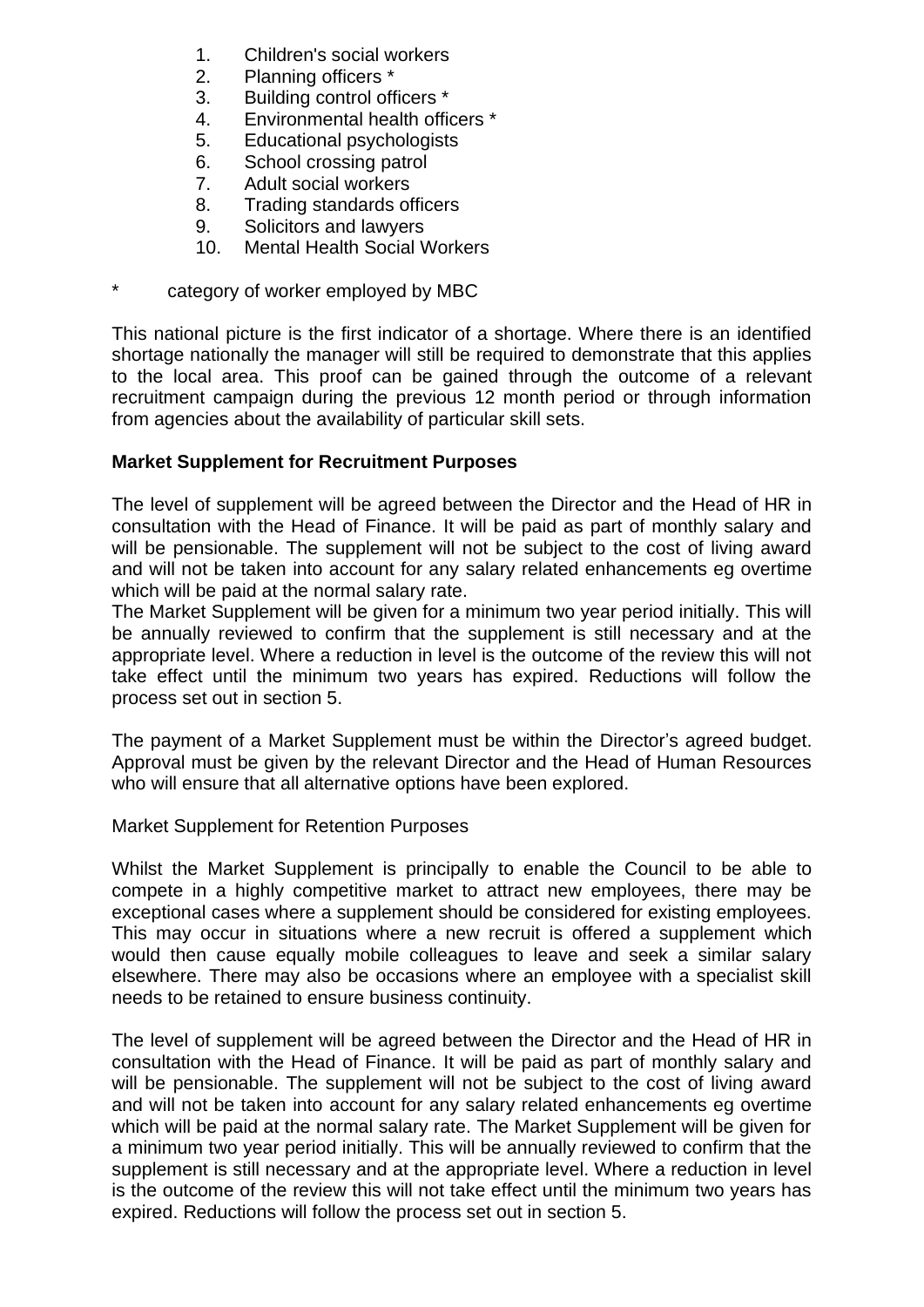Agreement to the Market Supplement (or appointment above the bottom of the grade) will require the completion of the form at Appendix 1.

Payment of a Retention Supplement must only be considered in exceptional circumstances and particular attention must be paid to the Equal Pay issues.

#### **Removal of the Supplement**

The availability of skills varies over time. As professions are identified as skill shortage areas and salaries rise they can attract an increased number of trainees. Where this is the case the Council would not wish to incur unnecessary costs, i.e. paying more for a skill than the median rate if this would be sufficient to attract high quality applicants.

Management Team will review the posts attracting a supplement annually in January. When it is clear that a particular profession or skill area no longer necessitates a market supplement this will be withdrawn over a phased period of 2 years – with the withdrawal of 25% of the supplement every six months until the employee returns to the normal rate for the job. The assessment of the on-going need will relate to the national skills assessment combined with local salary reviews and the response to recruitment campaigns. When a market supplement is to be withdrawn the employee will be notified by the end of January and the phased withdrawal will commence in April of that year. In this way the annual pay award should help to offset any reduction.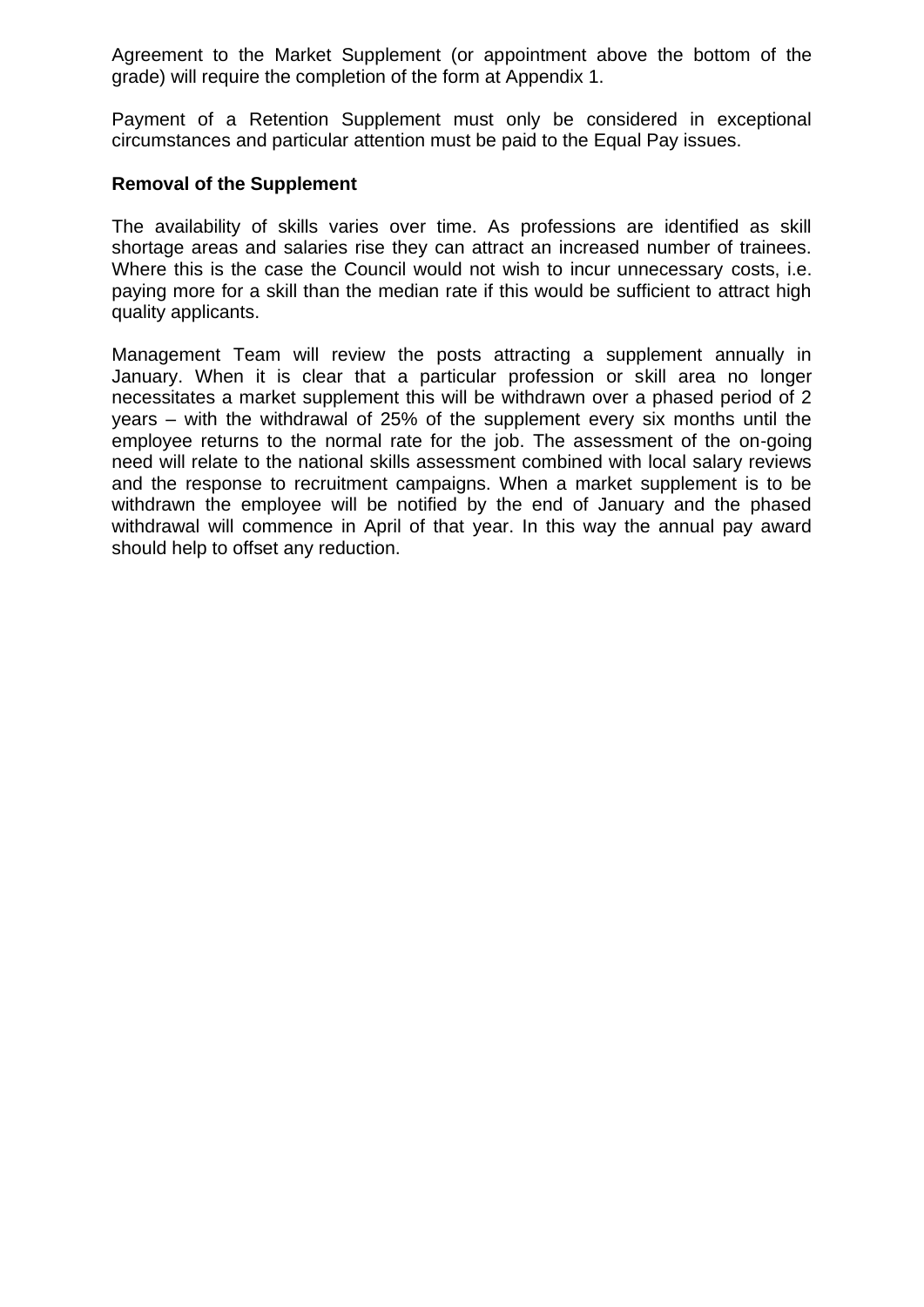#### **Maidstone Borough Council Policy and Procedural Issues Local Government Scheme Regulations Employer Discretions**

This paper confirms the pension policy of Maidstone Borough Council as it relates to the exercise of discretions contained in the Local Government Pension Scheme Regulations 2013 and the LGPS (Transitional Provisions, Savings and amendments) Regulations 2014. Last updated June 2014.

The policy statement applies to all members of staff who are eligible to be members of the LGPS, as defined in the regulations i.e. employees with a contract of employment of over 3 month's duration and who are under 75 years of age and are contractually enrolled at the start of employment. Those with contracts of less than 3 months, including casuals, can join but need to elect to do so.

Employees who are members of the pension scheme are only entitled to receive pension benefits if they have 2 years or more service. Under LGPS 2014 Regulation 18, if an employee leaves within 2 years of the start of their employment their contributions can be repaid or transferred to another scheme, unless there is some fraudulent offence or misconduct in connection with the employment

#### **Principles**

The Authority will treat any individual retirement case and decisions on its merits.

Decisions relating to retirement will be made taking into account the business case and business implications, the financial implications, employment law consideration, the regulations and the legality of each case. It may also take into account long term savings, affordability, skills and skills retention and impact on service delivery.

The definition of business efficiency shall include, but not be limited to financial savings and/or quality improvements judged on a case by case basis.

Each decision will be made free from discrimination on the grounds of any protected characterising – age, disability, gender reassignment, marriage or civil partnership, pregnancy & maternity, race, religion and belief, sex, sexual orientation or any other personal criteria.

The Authority's decisions relating to retirement and the release of pension benefits will be in line with the current pension regulations. These regulations may be updated from time to time and the Authority will default to the regulations if the policy is not explicit on any current or future regulation.

Decisions relating to the release of deferred benefits to former employees will refer to the relevant pension policies applicable at the time of their employment. In such cases, the decision as to the release of deferred benefits will be on a case by case basis and will take into account the criteria detailed in these principles. Guidance may be sought from the pension administrators as required.

#### **Regulation 9 (1) & (3) - Contributions**

Maidstone Borough Council will apply the nationally determined employee contribution rates and bands. These are subject to change and may be varied.

Maidstone Borough Council will pay the rate of contributions determined in the regulations for employees whose pay is reduced through ill health or during authorised unpaid leave, including child related leave.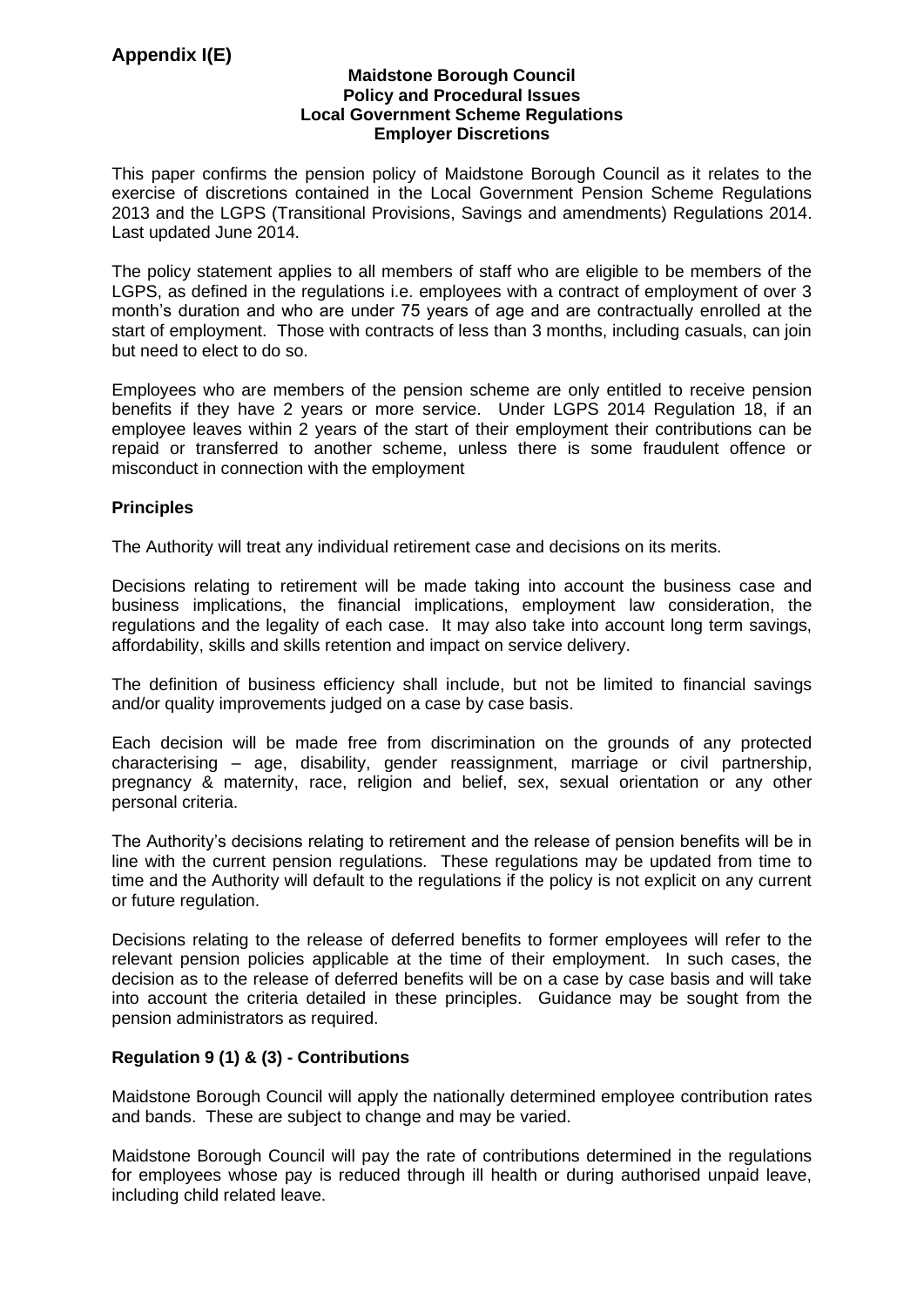The calculation of pensionable pay will include basic annual salary plus any other pensionable salary items including – Market Supplement/ Premium, Overtime, Bonus, Honorarium, Salary Supplements. The pensionable pay will be reviewed monthly and based on earnings for that month to identify the appropriate band and contribution percentage

Maidstone Borough Council will notify employees of their individual contribution rates in their payslips or by letter at least annually.

#### **Regulation 16 (2)e and 16 (4)d – Shared Cost Additional Pension Contributions (SCAPC)**

It is not Maidstone Borough Council's general policy to operate a SCAPC where a scheme member wishes to purchase extra annual pension (up to the limit defined in the regulations).

Where a scheme member has a period of child related leave or authorised unpaid leave and elects, within 30 days of return to work, to pay a SCAPC to cover the amount of pension 'lost' during the period of absence, in these circumstances Maidstone Borough Council is required to contribute 2/3rds of the cost. If an election is made after the 30 day time limit the full costs will be met by the scheme member.

Employees who have the option to pay contributions in respect of a period of unpaid absence must elect to do so within 30 days of the date of the notice issued to them by the Human Resources Section stating the amount of contributions to be paid. This time limit may be extended by the Head of Human Resources if the employee can demonstrate exceptional circumstances so as to justify an extension of time.

#### . **TP Regulations 1(1)(c) of Schedule 2 – whether to allow the rule of 85 to be 'switched on' for members age 55-59.**

It is not Maidstone Borough Council's general policy to make use of the discretion to 'switch back on' the 85 year rule protections unless there are clear financial or operational advantages to the council. Each case will be considered on its merits by Head of Human Resources, the Head of Finance and the relevant Director.

#### **Regulation 17 (1) – Shared Cost Additional Voluntary Contributions (SCAVC)**

It is not the current policy of the Borough Council to operate a shared cost Additional Voluntary Contribution Scheme for employees. However, this policy will be reviewed from time to time by the Head of Human Resources in conjunction with the Chief Finance Officer, subject to Member's approval.

#### **Regulation 21 (5)** – **In determining Assumed Pensionable Pay whether a lump sum payment made in the previous 12 months is a 'regular lump sum'.**

Maidstone Borough Council will maintain a list which details what Maidstone Borough Council considers being a regular lump sum payment made to our employees to be used in the calculation of the Assumed Pensionable Pay

#### **Regulation 22 (7)(b) &22 (8)(b) - Aggregation of Benefits**

Employees who have previous LGPS pension benefits in England and Wales will automatically have these aggregated with their new LGPS employment unless they elect within 12 months of commencing membership of the LGPS in the new employment to retain separate benefits. Maidstone Borough Council has the discretion to extend this period beyond 12 months and each case will be considered on its own merits by the Head of Human Resources, the Head of Finance and the relevant Director.

#### **Regulation 30(6) – Flexible Retirement**

It is Maidstone Borough Council's policy to only provide consent for flexible retirement and the immediate payment of benefits where there are clear financial or operational benefits to the council. Any such consent requires the agreement of the Head of Human Resources and the relevant Director and each case would be considered on its merits.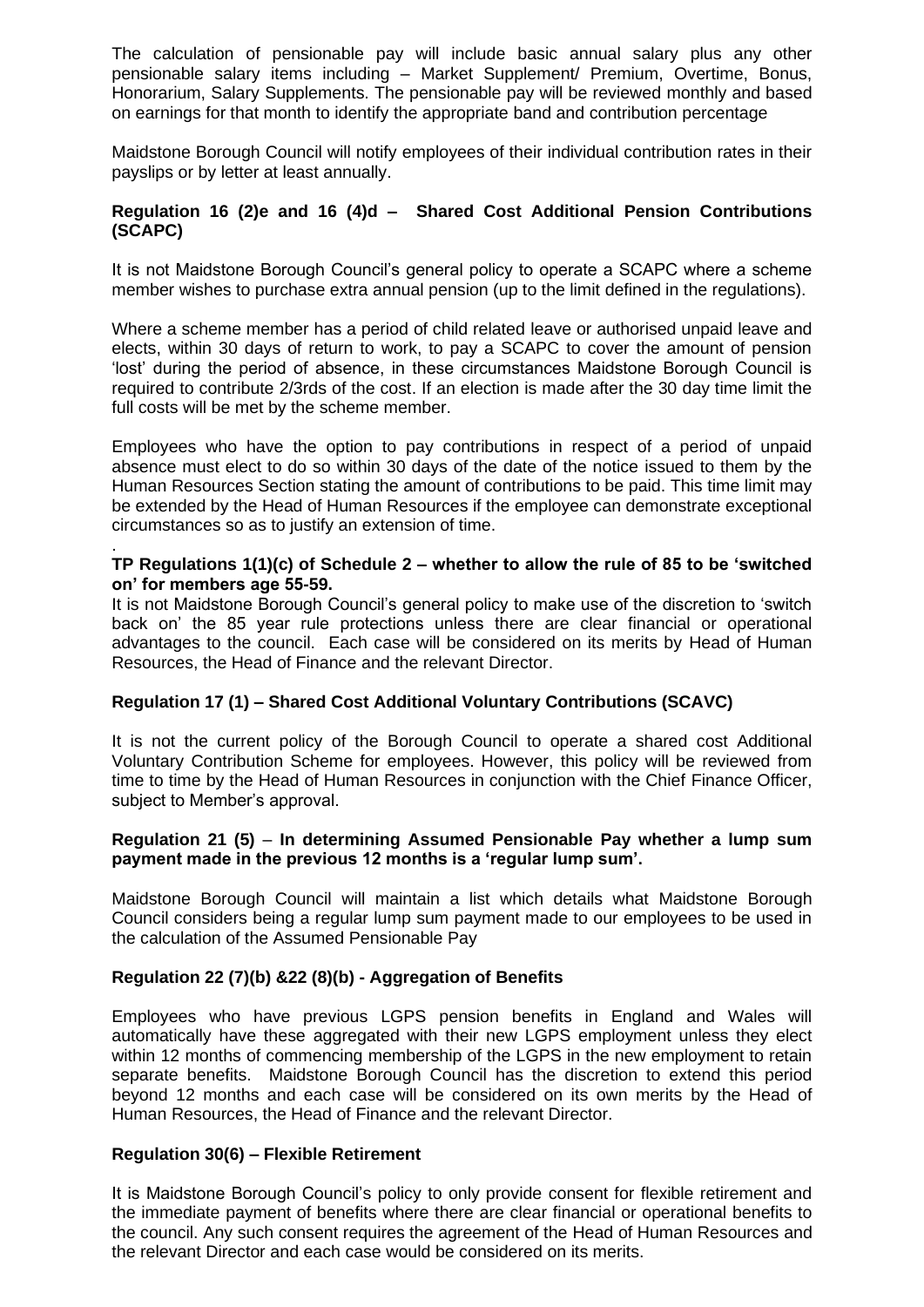If consent has been given under Regulation 30 (6) it is not Maidstone Borough Council's general policy to waive any actuarial reduction unless there are exceptional circumstances.

#### **Regulation 30(8) Waiving of Actuarial Reductions**

It is not the policy of the Borough Council to give consent to the immediate payment of benefits to employees under this regulation unless there is a demonstrable benefit to the organisation which would take full account of any extra costs to be borne by the Authority. In circumstances where a request is made for an early payment of a deferred benefit this is unlikely to be granted except in the most extreme cases of hardship; circumstances must be exceptional and would not reasonably be expected to prevail i.e. the occurrence of a disaster or accident etc. Financial hardship alone would not normally be deemed sufficient. Any such consent shall be agreed by the Head of Human Resources, Head of Finance and the relevant Director taking account of all the details involved in the case.

Where a scheme member has previously been awarded a preserved benefit, it is not generally the policy of Maidstone Borough Council to give consent under this regulation to the early payment of benefits, however each request will be considered and full account taken of any costs to be borne by the authority. Any consent shall be agreed by the Head of Human Resources, Head of Finance and the relevant Director taking account of all the details involved in the case. It is not the council's general policy to waive any actuarial reduction in these circumstances.

#### **Regulation 31 – Award of Additional Pension**

Maidstone Borough Council has the discretion to award additional pension (up to the additional pension limit defined in the regulations) to an active member or within 6 months of leaving the scheme to a scheme member who was dismissed on grounds of redundancy or business efficiency.

Maidstone Borough Council will only exercise this discretion in exceptional circumstances and where there is a proven total benefit to the organisation which includes any costs that might be borne by the authority. Any consent shall be agreed by the Head of Human Resources, Head of Finance and the relevant Director taking account of all the details involved in the case.

#### **Regulation 100 (6) – Aggregation of Benefits**

If a scheme member wishes to transfer any pension benefits they have built up in other schemes to the Local Government Pension Scheme, it is the policy of Maidstone Borough Council that the election must be made within 12 months of the Pension Section being notified that the employee has become an active member of the Kent Scheme.

If the 12 month period has elapsed then the member may make a case for any exceptional circumstances to be considered by the Head of Human Resources, the Head of Finance and the relevant Director within Maidstone Borough Council and by the Pension Scheme Administrator, both organisations must agree to the late transfer.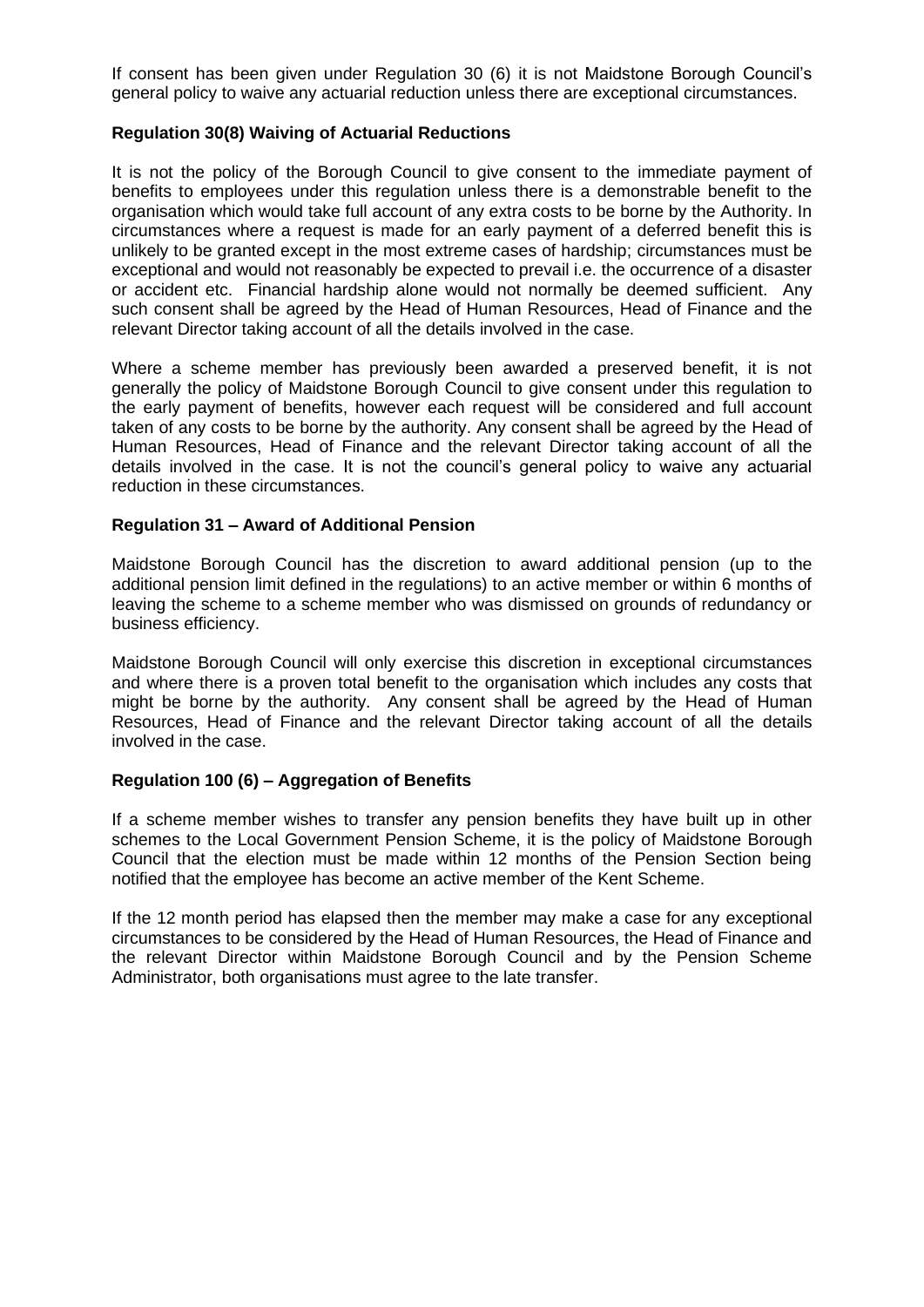#### **Appendix I(F) PAY PROTECTION POLICY**

#### **Introduction**

The Council believes that an integral feature of any successful organisation is its ability to identify the need for change and to manage that change, taking into account management's aspirations as well as the aspirations and well being of its employees.

Whilst the Council is committed to providing security of employment and to minimising the personal impact of organisational change there will be occasions when it will be necessary to reorganise services and the way in which they are delivered. In these circumstances the provisions of this policy will apply.

#### **Scope**

This policy applies to any employee who, as a consequence of organisational change, is required by management to move to a new post or suffers a reduction in basic hours worked within the standard working week. The provisions of this policy do not apply where an employee moves to another position as a result of:

action taken in accordance with the Council's disciplinary or capability procedures

the need for re-deployment on health grounds

unacceptable standards of work performance

a request from the individual or by mutual agreement between the individual and the Council

a voluntary application to another position within the Council

#### **Protection Period**

Protection of earnings will be given for a period of 36 months. The first twelve months will be protected at the full earnings of the role held by the employee prior to the change. The 13-24 month period will be with a 33% reduction of the difference between the new earnings and the earnings of the role held prior to the change. The 25-36 month period will be with a 66% reduction and after a period of 36 months the employee will move to the salary and earnings of the new post. The employee will be moved to the salary point of the pay scale for the grade of the new post that is closest to the salary of the previous post. In most cases this is likely to be the highest incremental point of the relevant grade.

In exceptional circumstances, and where there may be a cost advantage to the organisation (e.g. where redundancy costs would be very high) there may be agreement with the Chief Executive, the Head of Finance and Head of Human Resources to extend this period to a maximum of five years.

#### **Calculation of Protection**

Earnings protection will be calculated as an average of the earnings in the four months preceding the organisational change. This will include basic salary, essential car user allowance, lease car cash allowance, stand-by payments and an average of overtime and out of hour's payments.

Earnings in the new post will be off-set against protected earnings and if for any particular pay period the earnings in the new post exceed the protected earnings then the higher earnings will be paid for that pay period.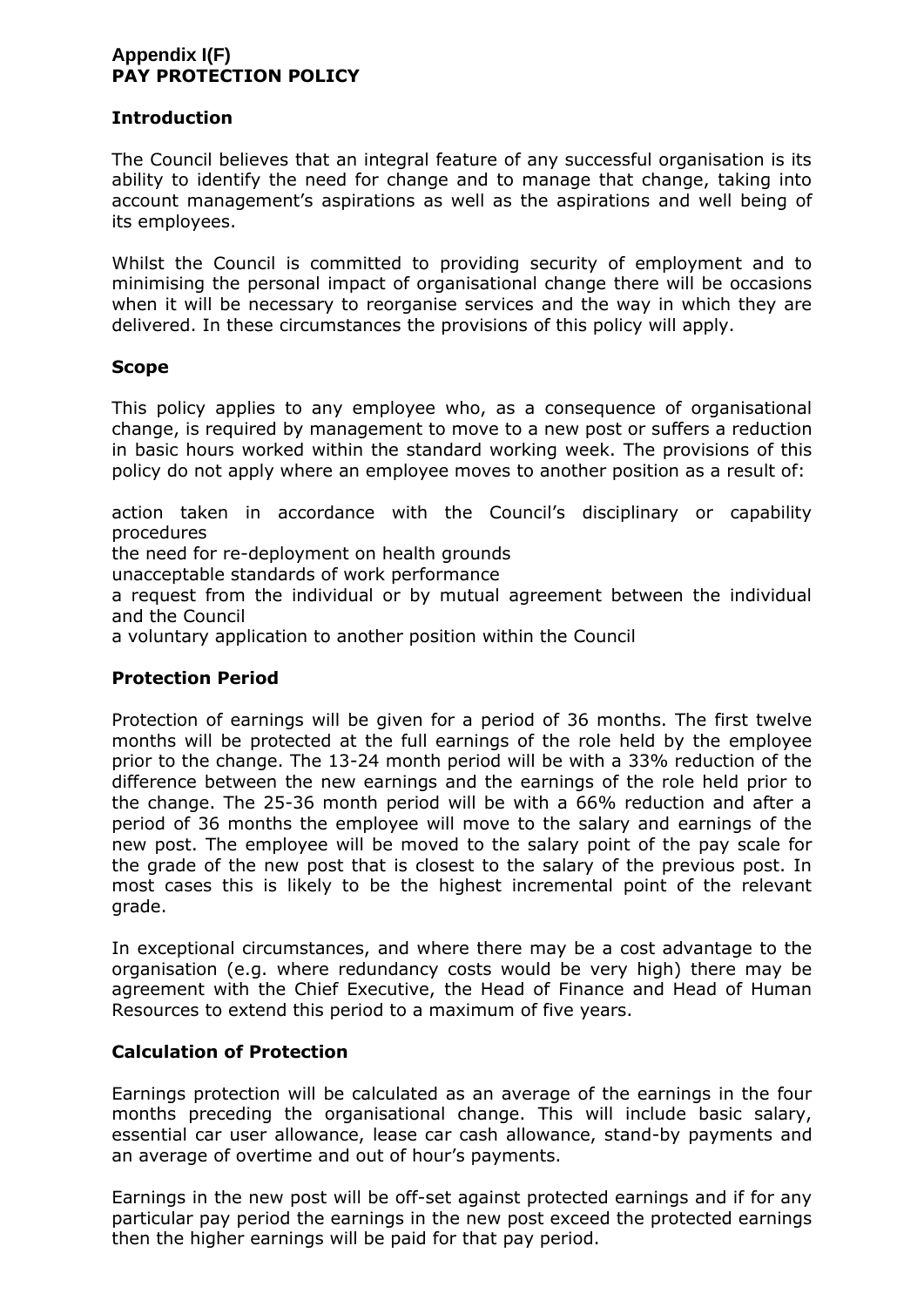Where the period of protection spans the annual pay award the protected pay will be reduced by an amount equivalent to any increase in pay in the new substantive post.

#### **Conditions of Protection**

Protection of earnings is conditional upon the employee undertaking any shift work, standby or other duties which may be required in the new post. Where there are increased earnings as a result of these additional duties this will result in an equivalent decrease in pay protection. In circumstance where the employee is required to drive and the post is designated as an Essential Car User or the level of mileage is such that the employee qualifies for the Essential Car User Allowance this will be paid but the level of pay protection will be reduced by the equivalent amount.

Protection of earnings is also conditional upon the employee accepting any subsequent offer of a suitable alternative post which attracts a salary in excess of that of the new post.

Overtime will be paid at the new rate (i.e. the real rate attached to the post) not at the protected rate.

#### **Pension Implication**

It has been the Borough Council's policy to issue a certificate of protection of pension benefits to protect employees who suffer detriment by being required to take a cut in pay or who are prevented from having future pay increases by having their pay frozen. Any certificates issued may continue to apply to pension forecasts whilst they are still valid. Following the pension changes on 1 April 2008 there were no further certificates of protection issued but up to 31 March 2014 there are options for pension calculation to be based over a longer time period, affected employees should contact the pension administrator.

#### **Terms and Conditions other than Pay**

Annual Leave entitlements and length of notice period required from the employee will not be protected and those applicable to the new post will be effective from the date of transfer.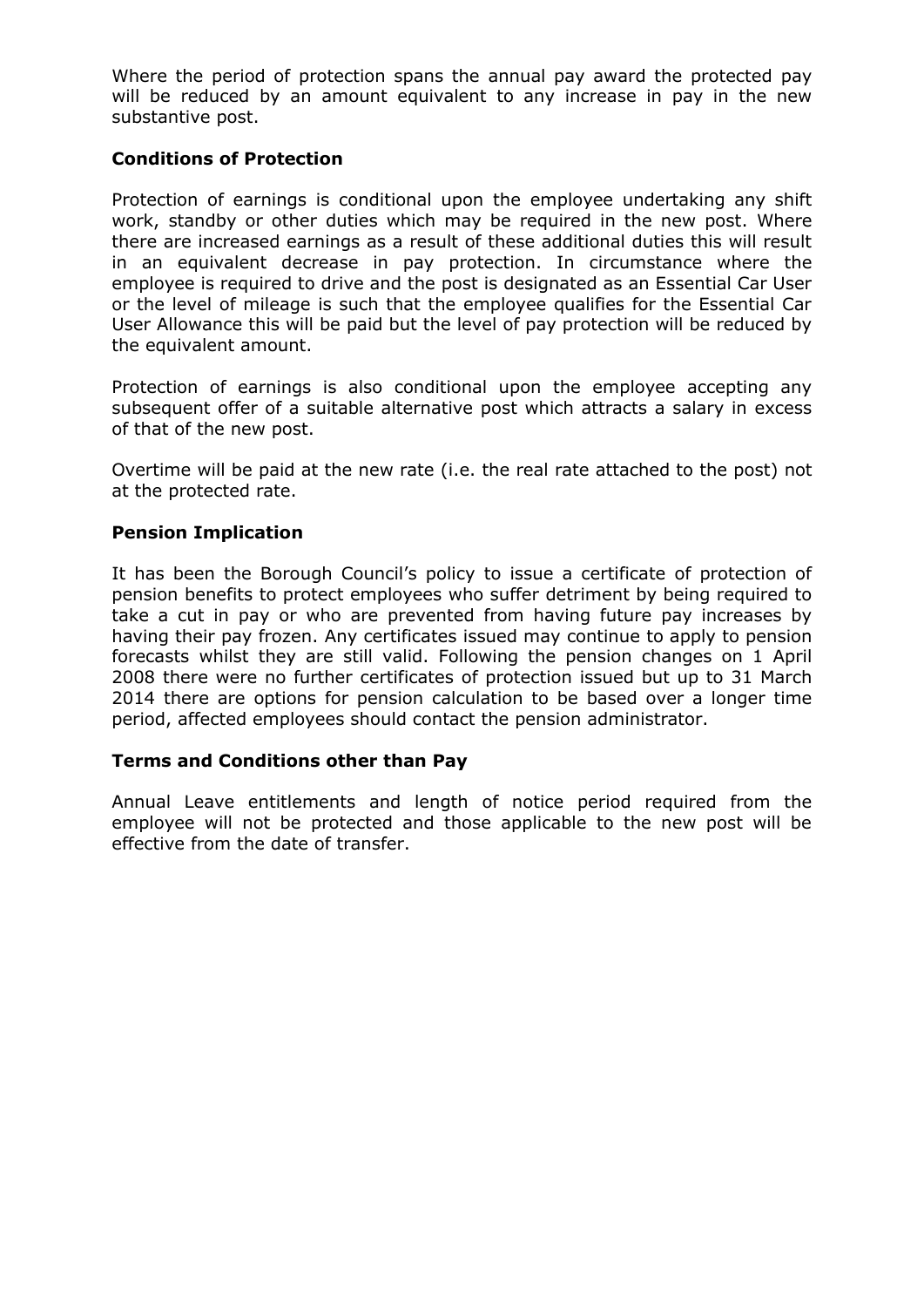# **ELECTORAL REGISTRATION OFFICERS AND STAFF (Kent AEROS) – SCALE OF FEES**

### **Proposed scale of fees for District/Borough and Parish Council elections and Neighbourhood Referendum held on or after 1st April 2019**

- 1. The scale of fees are uplifted annually, by using the NJC award pay award for local government and approved by the Kent Chief Executives Group.
- 2. Kent County Council's scale of fees uses a calculation based upon per 1000 electorate. Kent AEROS' scale uses a calculation of per 500 electorate because of small parishes.
- 3. The NJC Pay Award for Local Government Services for both 2018/2019 and 2019/2020 was approved at 2%.
- 4. The Kent Chief Executives Group has already approved Kent Scale of Fees for 2018/2019. This report seeks approval for the Kent Scale of Fees 2019/2020.

|    | Item                                                | Current          | Proposed         |  |  |  |  |
|----|-----------------------------------------------------|------------------|------------------|--|--|--|--|
|    |                                                     | 2018             | 2019             |  |  |  |  |
|    |                                                     | £                | £                |  |  |  |  |
|    | <b>Stationery and Equipment</b>                     |                  |                  |  |  |  |  |
| 1. | Printing and publishing all                         |                  |                  |  |  |  |  |
|    | notices, forms and                                  |                  |                  |  |  |  |  |
|    | other documents, providing                          |                  |                  |  |  |  |  |
|    | stationery and                                      |                  |                  |  |  |  |  |
|    | sundries, and other                                 |                  |                  |  |  |  |  |
|    | miscellaneous expenditure                           |                  |                  |  |  |  |  |
|    | including postage,                                  |                  |                  |  |  |  |  |
|    | telephone calls and faxes                           |                  |                  |  |  |  |  |
| 2. | Stationery and equipment                            |                  |                  |  |  |  |  |
|    | at each polling                                     |                  |                  |  |  |  |  |
|    | station, including                                  |                  |                  |  |  |  |  |
|    | depreciation                                        |                  |                  |  |  |  |  |
| 3. | Hire of any building or                             |                  |                  |  |  |  |  |
|    | room for the purpose of                             |                  |                  |  |  |  |  |
|    | the election and the                                | Reasonable and   | Reasonable and   |  |  |  |  |
|    | expenses attending the                              | appropriate cost | appropriate cost |  |  |  |  |
|    | use of any building or                              |                  |                  |  |  |  |  |
|    | room, including                                     |                  |                  |  |  |  |  |
|    | temporary polling stations                          |                  |                  |  |  |  |  |
|    | if necessary                                        |                  |                  |  |  |  |  |
| 4. | Fitting-up polling stations                         |                  |                  |  |  |  |  |
|    | including the                                       |                  |                  |  |  |  |  |
|    | provision, transport and                            |                  |                  |  |  |  |  |
|    | erection of voting                                  |                  |                  |  |  |  |  |
|    | compartments, the hire of                           |                  |                  |  |  |  |  |
|    | necessary furniture<br>(where this is not otherwise |                  |                  |  |  |  |  |
|    | available) and the                                  |                  |                  |  |  |  |  |
|    | return to store afterwards                          |                  |                  |  |  |  |  |
| 5. | <b>Ballot Papers - provision</b>                    |                  |                  |  |  |  |  |
|    | and printing                                        |                  |                  |  |  |  |  |
| 6. | Register of Electors -                              |                  |                  |  |  |  |  |
|    | purchase                                            |                  |                  |  |  |  |  |
|    |                                                     |                  |                  |  |  |  |  |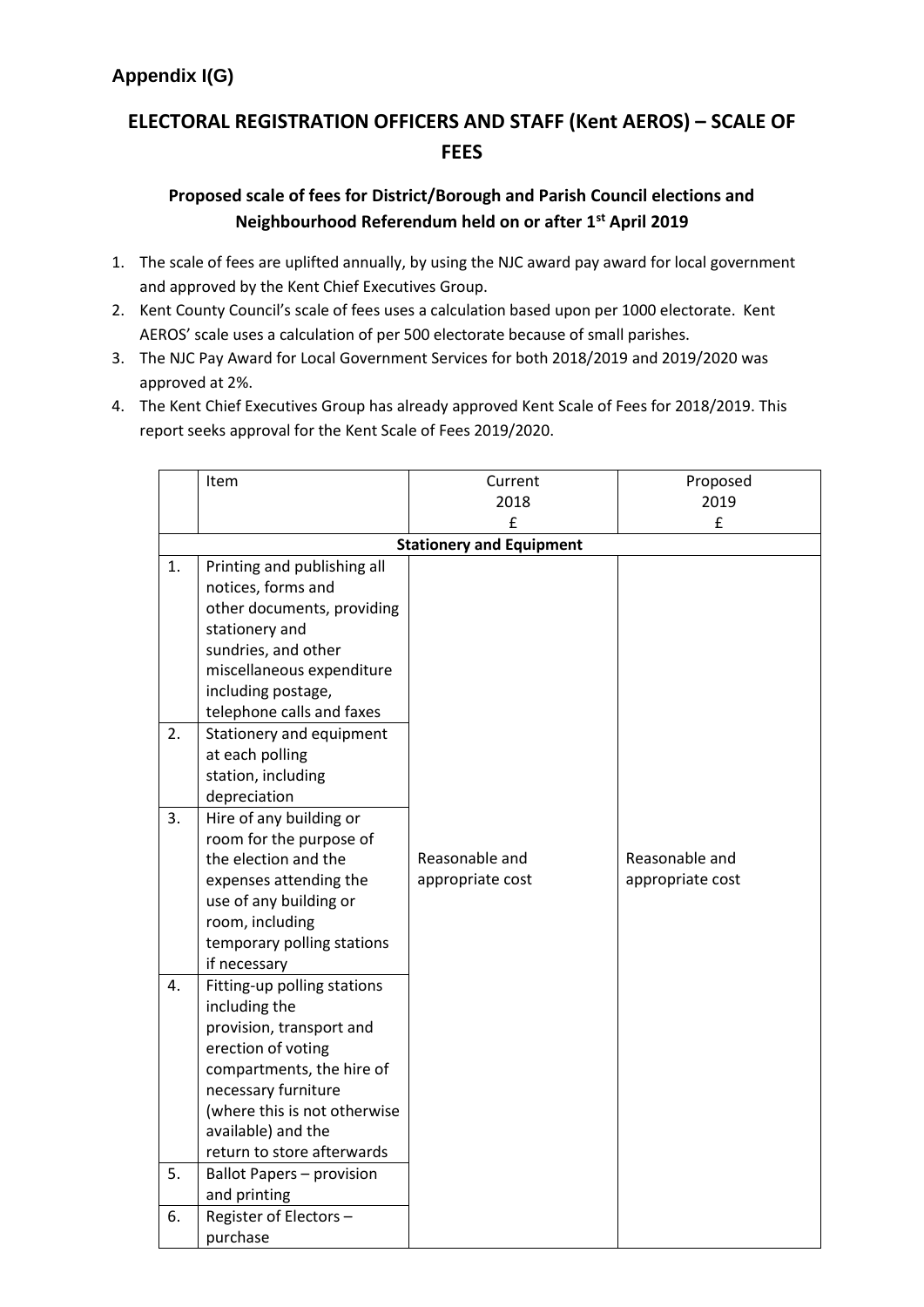| 7.  | Printing or production of     |                              |                      |
|-----|-------------------------------|------------------------------|----------------------|
|     | official poll cards and       |                              |                      |
|     | postal vote packs             |                              |                      |
| 8.  | Delivery of official poll     | Second class postage         | Second class postage |
|     | cards by hand                 | Rate                         | rate                 |
|     |                               | <b>Travelling expenses</b>   |                      |
| 9.  | Travelling expenses to        | 46p per mile                 | 47p per mile         |
|     | DRO's staff to make           |                              |                      |
|     |                               |                              |                      |
|     | arrangements for the poll     |                              |                      |
|     | or otherwise in               |                              |                      |
|     | connection with the           |                              |                      |
|     | conduct of the election       |                              |                      |
| 10. | Presiding Officer travelling  | 14.58                        | 14.87                |
|     | expenses                      |                              |                      |
| 11. | Poll Clerk travelling         | 8.47                         | 8.64                 |
|     | expenses                      |                              |                      |
| 12. | Travelling expenses for staff | 8.47                         | 8.64                 |
|     | in connection with            |                              |                      |
|     | the counting of votes, at     |                              |                      |
|     | the discretion of the         |                              |                      |
|     | <b>DRO</b>                    |                              |                      |
|     |                               | <b>Polling Station Staff</b> |                      |
| 13. | One Presiding Officer at      | 212.59                       | 216.84               |
|     | each Polling Station -        |                              |                      |
|     | single election               |                              |                      |
| 14. | For each PO at a Polling      | 261.15                       | 266.37               |
|     | Station - combined election   |                              |                      |
|     | or difficult station due to   |                              |                      |
|     | local circumstances (at the   |                              |                      |
|     | discretion of the Returning   |                              |                      |
|     | Officer (RO))                 |                              |                      |
| 15. | For a PO who acts as a        | (additional)                 | (additional)         |
|     | supervisor at a Polling Place | 10.30                        | 10.51                |
|     | where there is more than      |                              |                      |
|     | one Polling Station           |                              |                      |
| 16. | Supervising Officer (SO) -    |                              | 216.84               |
|     |                               | 212.59                       |                      |
|     | for every 10 polling station  |                              |                      |
|     | overseen                      |                              |                      |
| 17. | For each Poll Clerk (PC) at a | 127.55                       | 130.10               |
|     | Polling Station - single      |                              |                      |
|     | election                      |                              |                      |
| 18. | For each Poll Clerk at a      | 157.92                       | 161.07               |
|     | Polling Station - joint       |                              |                      |
|     | election or difficult station |                              |                      |
|     | due to local                  |                              |                      |
|     | circumstances (at the         |                              |                      |
|     | discretion of the Returning   |                              |                      |
|     | Officer (RO)                  |                              |                      |
| 19. | For each training session     | 182.24                       | 185.89               |
|     | provided by the DRO           |                              |                      |
|     | for Presiding Officers, Poll  |                              |                      |
|     | Clerks or count staff         |                              |                      |
| 20. | For each Presiding Officer    | 47.19                        | 48.13                |
|     | and Poll Clerk                |                              |                      |
|     | attending training            |                              |                      |
| 21. | An allowance for each         | 5.10                         | 5.20                 |
|     | polling station to have       |                              |                      |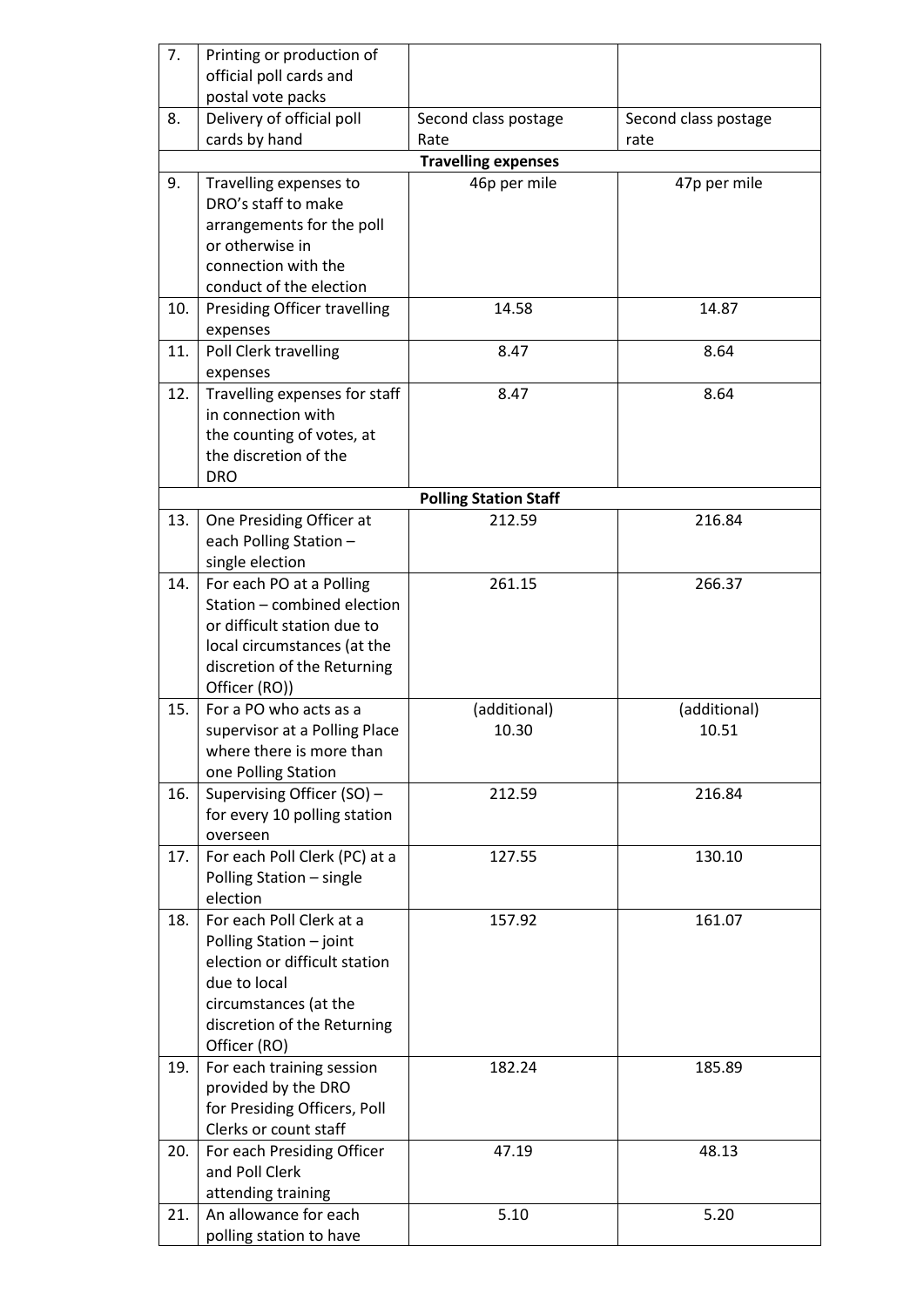|     | available a mobile phone                       |                     |                     |
|-----|------------------------------------------------|---------------------|---------------------|
|     | on polling day                                 |                     |                     |
|     |                                                |                     |                     |
| 22. | For the employment of<br>persons in connection | 74.37<br>(per 500)  | 75.86               |
|     | with the counting of the                       |                     |                     |
|     | votes, clerical and other                      |                     |                     |
|     | assistance required by the                     |                     |                     |
|     | $RO$ – for each                                |                     |                     |
|     | 500 electors or part in a                      |                     |                     |
|     | contested election                             |                     |                     |
| 23. | For the employment of                          | 72.89               | 74.35               |
|     | persons in connection                          |                     |                     |
|     | with the issue and opening                     |                     |                     |
|     | of postal ballot                               |                     |                     |
|     | papers - for each 100                          |                     |                     |
|     | postal voters or part                          |                     |                     |
| 24. | For the recount of votes -                     | 4.28                | 4.37                |
|     | for each 500                                   |                     |                     |
|     | electors or part                               |                     |                     |
| 25. | Payment to the<br>District/Borough for the use |                     |                     |
|     | of Council staff to support                    |                     |                     |
|     | the RO in the conduct of                       |                     |                     |
|     | elections as follows:                          |                     |                     |
| (a) | Contested election $-$ (i.e.                   | 57.60               | 58.75               |
|     | without District/Borough)                      | (per 500)           | (per 500)           |
|     | for each 500 electors (or                      |                     |                     |
|     | part)                                          |                     |                     |
| (b) | Contested joint election                       | 28.80               | 29.38               |
|     | (i.e. with District/Borough)                   | (per 500)           | (per 500)           |
|     | $-$ for each 500 (or part)                     |                     |                     |
| 26. | Contested single election -                    | 32.19               | 32.83               |
|     | payment to DRO for                             |                     |                     |
|     | the management and                             |                     |                     |
|     | conduct of the election -                      |                     |                     |
|     | for each 500 electors or                       |                     |                     |
| 27. | part<br>Contested joint election -             | 44.45               | 45.34               |
|     | payment to DRO for                             |                     |                     |
|     | the management and                             |                     |                     |
|     | conduct of the election -                      |                     |                     |
|     | for each 500 electors or                       |                     |                     |
|     | part                                           |                     |                     |
| 28. | For each Counter attending                     | 15.30               | 15.61               |
|     | training                                       |                     |                     |
| 29. | For each Count Supervisor                      | 30.60               | 31.21               |
|     | and Count General                              |                     |                     |
|     | Assistant attending training                   |                     |                     |
| 30. | Reasonable refreshments                        | Maximum £5 per head | Maximum £5 per head |
|     | for staff involved in                          |                     |                     |
|     | the verification and count                     |                     |                     |
| 31. | Payment to                                     | 15.89               | 16.21               |
|     | District/Borough Council for                   | (per 500)           | (per 500)           |
|     | the use                                        |                     |                     |
|     | of Council staff                               |                     |                     |
|     |                                                |                     |                     |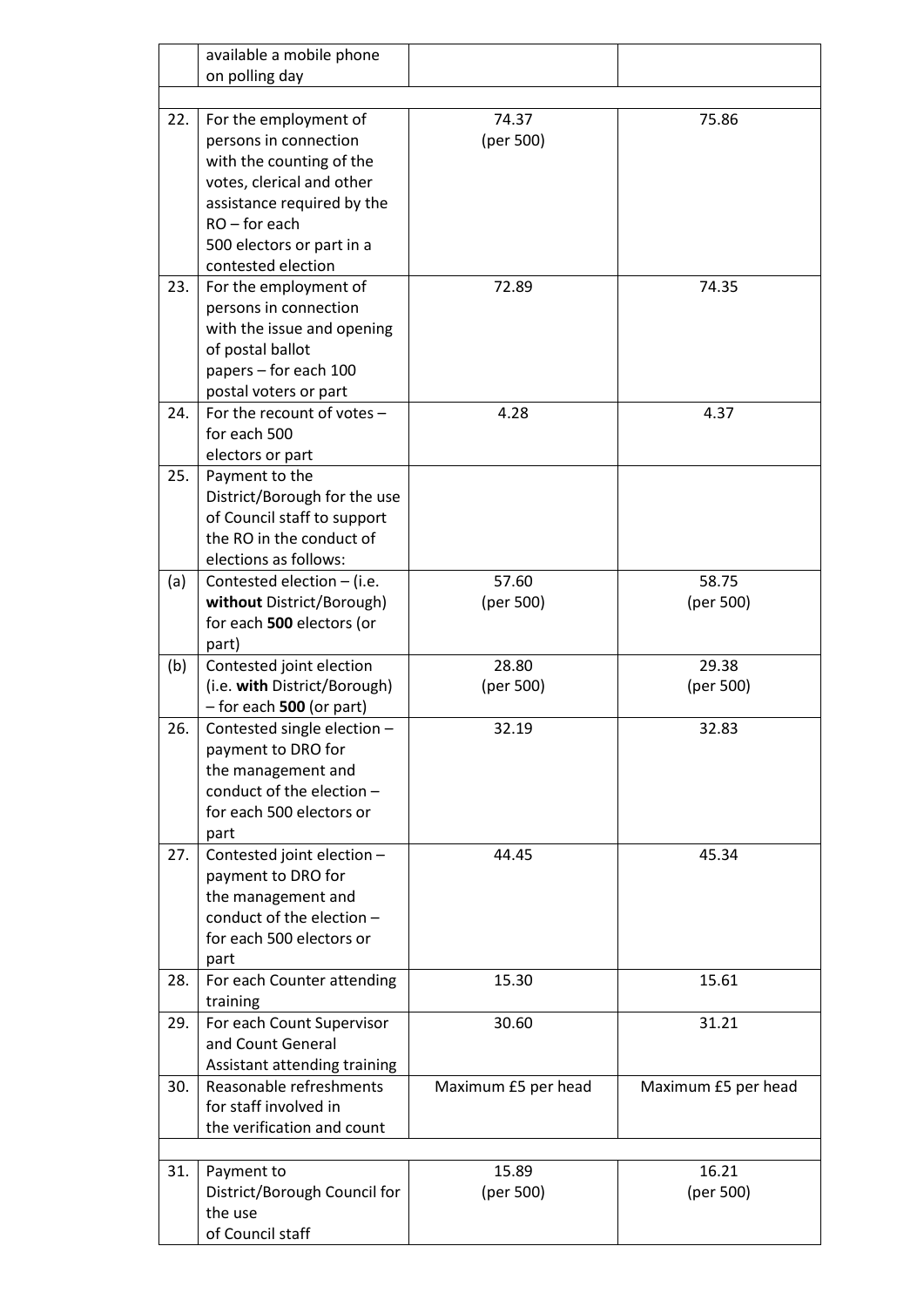|     | at an uncontested election<br>– for each<br>500 electors or part                                                                             |       |       |
|-----|----------------------------------------------------------------------------------------------------------------------------------------------|-------|-------|
| 32. | RO fee for the conduct of<br>elections as follows:                                                                                           |       |       |
| (a) | Uncontested<br>District/Borough election -<br>single fee                                                                                     | 55.13 | 56.23 |
| (b) | <b>Uncontested Parish</b><br>election - single fee                                                                                           | 18.89 | 19.27 |
| 33. | For clerical and other<br>assistance required by the<br>Returning Officer at an<br>uncontested election - for<br>each 500 electors (or part) | 20.23 | 20.63 |

#### Notes

- 1. The fees are calculated on the number of local government electors on the register of electors and entitled to vote at the last day for publication of the notice of election.
- 2. At parish polls the fees relating to polling staff **may** be pro rata.
- 3. **Item 24 –** in special circumstances, the RO may recover actual costs
- 4. **Items 10, 11 and 12 –** variable mileage rates may be applied where fixed travel is considered appropriate.
- 5. **Item 31 –** the payment referred to applies (in the case of a parish election) to each ward of the parish.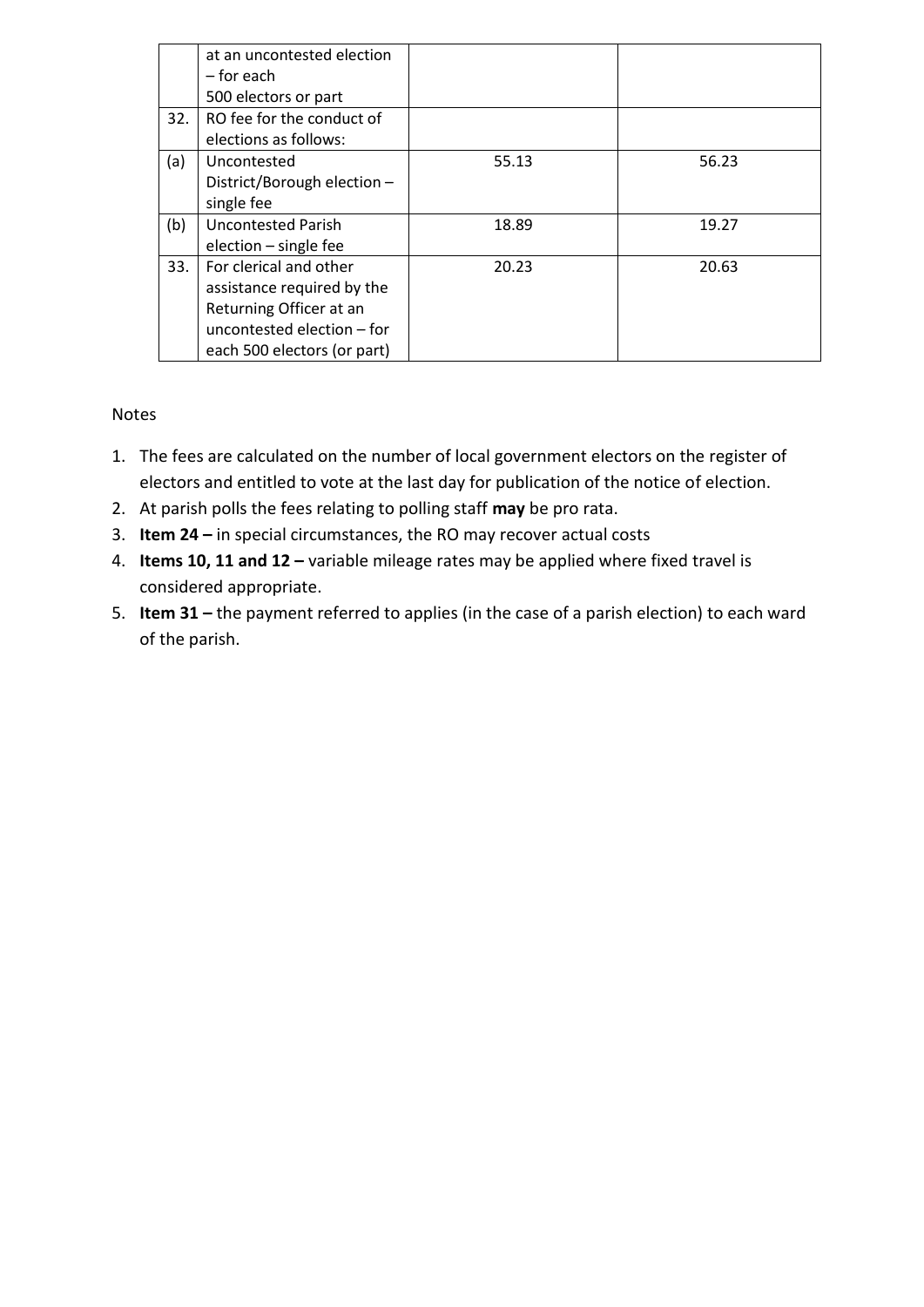# Appendix I(H)

## **Details of remuneration and job title of certain senior employees whose basic salary is between £50,000 and £150,000.**

| <b>Position</b>                                          | <b>Department</b>                          | <b>Remuneration</b>      | No of<br>staff | <b>Budget</b> | <b>Other services/responsibilities</b>                                                        |
|----------------------------------------------------------|--------------------------------------------|--------------------------|----------------|---------------|-----------------------------------------------------------------------------------------------|
| <b>Chief Executive</b>                                   | <b>Chief Executive</b>                     | £140,000 -<br>£144,999   | 597            | £19,362,120   | Returning Officer responsible for all<br>elections & Head of Paid Service                     |
| Director of Regeneration and Place                       | Regeneration and Place                     | $£115,000 -$<br>£119,999 | 305            | £10,839,150   |                                                                                               |
| Director of Finance and Business<br>Improvement          | <b>Finance and Business</b><br>Improvement | £115,000 -<br>£119,999   | 133            | £5,714,347    | Section 151 Officer                                                                           |
| Mid Kent Services Director                               | Mid Kent Services                          | £100,000 -<br>£104,999   | 186            | £2,321,953    | Reports to Chief Executives of Maidstone,<br>Swale & Tunbridge Wells Borough<br>Councils.     |
| Head of Policy, Communications<br>and Governance         | Policy, Communications and<br>Governance   | £85,000 - £89,999        | 94             | £2,448,770    | Data Protection Officer                                                                       |
| Head of Planning and Development                         | Planning and Development                   | £90,000 - £94,999        | 46             | £1,057,170    |                                                                                               |
| Head of Housing and Community<br>Services                | Housing and Community<br>Services          | £90,000 - £94,999        | 71             | £4,373,175    |                                                                                               |
| Head of Regeneration and<br>Economic Development         | Regeneration and Economic<br>Development   | £70,000 - £74,999        | 67             | £1,370,700    |                                                                                               |
| Head of Mid Kent Audit                                   | Mid Kent Audit                             | £80,000 - £84,999        | 9              | £212,770      | Head of shared service with Ashford,<br>Swale and Tunbridge Wells Borough<br>Councils.        |
| Head of Environment and Public<br>Realm                  | <b>Environment and Public</b><br>Realm     | £80,000 - £84,999        | 102            | £4,803,215    |                                                                                               |
| Head of Mid Kent ICT                                     | Mid Kent ICT                               | £75,000 - £79,999        | 34             | £1,263,900    | Head of shared service with Swale and<br>Tunbridge Wells Borough Councils.                    |
| Head of Commissioning and<br><b>Business Improvement</b> | Commissioning and Business<br>Improvement  | £75,000 - £79,999        | 20             | £1,352,260    |                                                                                               |
| Head of Finance                                          | Finance                                    | £65,000 - £69,999        | 16             | £3,138,257    |                                                                                               |
| Head of Mid Kent HR                                      | Mid Kent HR                                | £70,000 - £74,999        | 15             | £495,170      | Head of shared service with Swale<br>Borough Council                                          |
| Head of Mid Kent Revenues and<br><b>Benefits</b>         | Mid Kent Revenues and<br><b>Benefits</b>   | £70,000 - £74,999        | 72             | $-E140,917$   | Head of shared service with Tunbridge<br>Wells Borough Council                                |
| Deputy Head of Audit                                     | Mid Kent Audit                             | £70,000 - £74,999        | 4              | £0            | Manager within shared service with<br>Ashford, Swale and Tunbridge Wells<br>Borough Councils. |
| Parking Services Manager                                 | Parking Services                           | £65,000 - £69,999        | 14             | $-E2,031,100$ | Manager within shared service with Swale<br>Borough Council                                   |
| IT Programme Manager                                     | Mid Kent ICT                               | £65,000 - £69,999        | $\overline{2}$ | £0            | Manager within shared service with Swale<br>and Tunbridge Wells Borough Councils.             |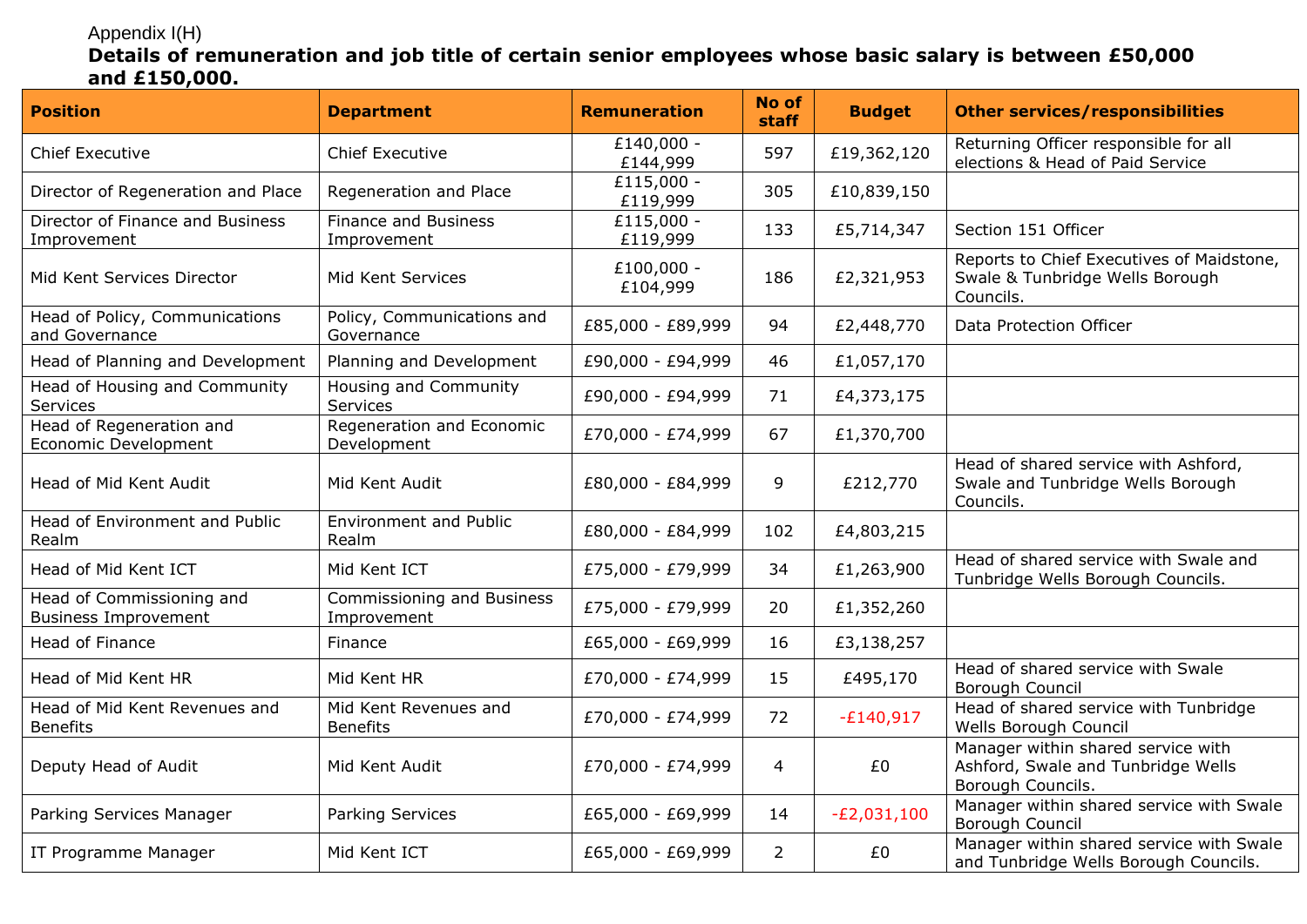| Policy & Information Manager      | Policy & Information      | £60,000 - £64,999 | 11 | £256,410   |  |
|-----------------------------------|---------------------------|-------------------|----|------------|--|
| Development Manager               | Development Management    | £60,000 - £64,999 | 22 | $-E65,590$ |  |
| <b>Strategic Planning Manager</b> | <b>Strategic Planning</b> | £60,000 - £64,999 |    | £633,490   |  |
| <b>Building Control Manager</b>   | <b>Building Control</b>   | £65,000 - £69,999 |    | £44,570    |  |
| <b>Museums Director</b>           | Museum                    | £55,000 - £59,999 | 43 |            |  |
| Housing & Inclusion Manager       | Housing and Inclusion     | £55,000 - £59,999 | 47 |            |  |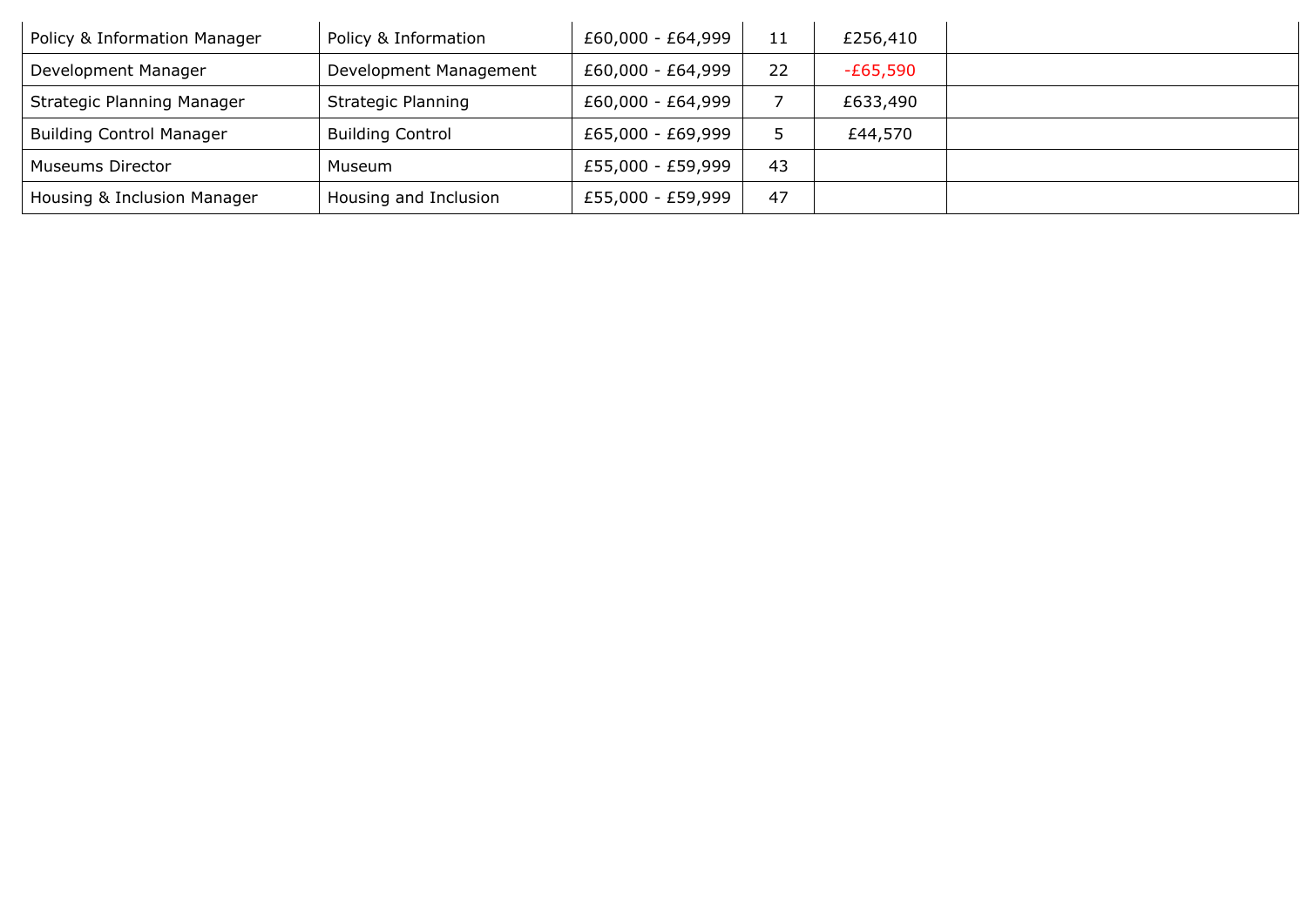### **Number of employees whose remuneration in 2019/20 is at least £50,000 in brackets of £5,000**

| <b>Remuneration band</b> | <b>Number of</b><br>employees in band |
|--------------------------|---------------------------------------|
| £50,000 - £54,999        | 15                                    |
| £55,000 - £59,999        | $\overline{7}$                        |
| £60,000 - £64,999        | $\overline{4}$                        |
| £65,000 - £69,999        | 5                                     |
| £70,000 - £74,999        | 4                                     |
| £75,000 - £79,999        | $\overline{2}$                        |
| £80,000 - £84,999        | 2                                     |
| £85,000 - £89,999        | $\mathbf{1}$                          |
| £90,000 - £94,999        | $\overline{2}$                        |
| £95,000 - £99,999        | 0                                     |
| £100,000 - £104,999      | 1                                     |
| £105,000 - £109,999      | 0                                     |
| £110,000 - £114,999      | 0                                     |
| £115,000 - £119,999      | 2                                     |
| £120,000 - £124,999      | 0                                     |
| £125,000 - £129,999      | 0                                     |
| £130,000 - £134,999      | 0                                     |
| £135,000 - £139,999      | 0                                     |
| £140,000 - £144,999      | 1                                     |
| Total                    | 46                                    |